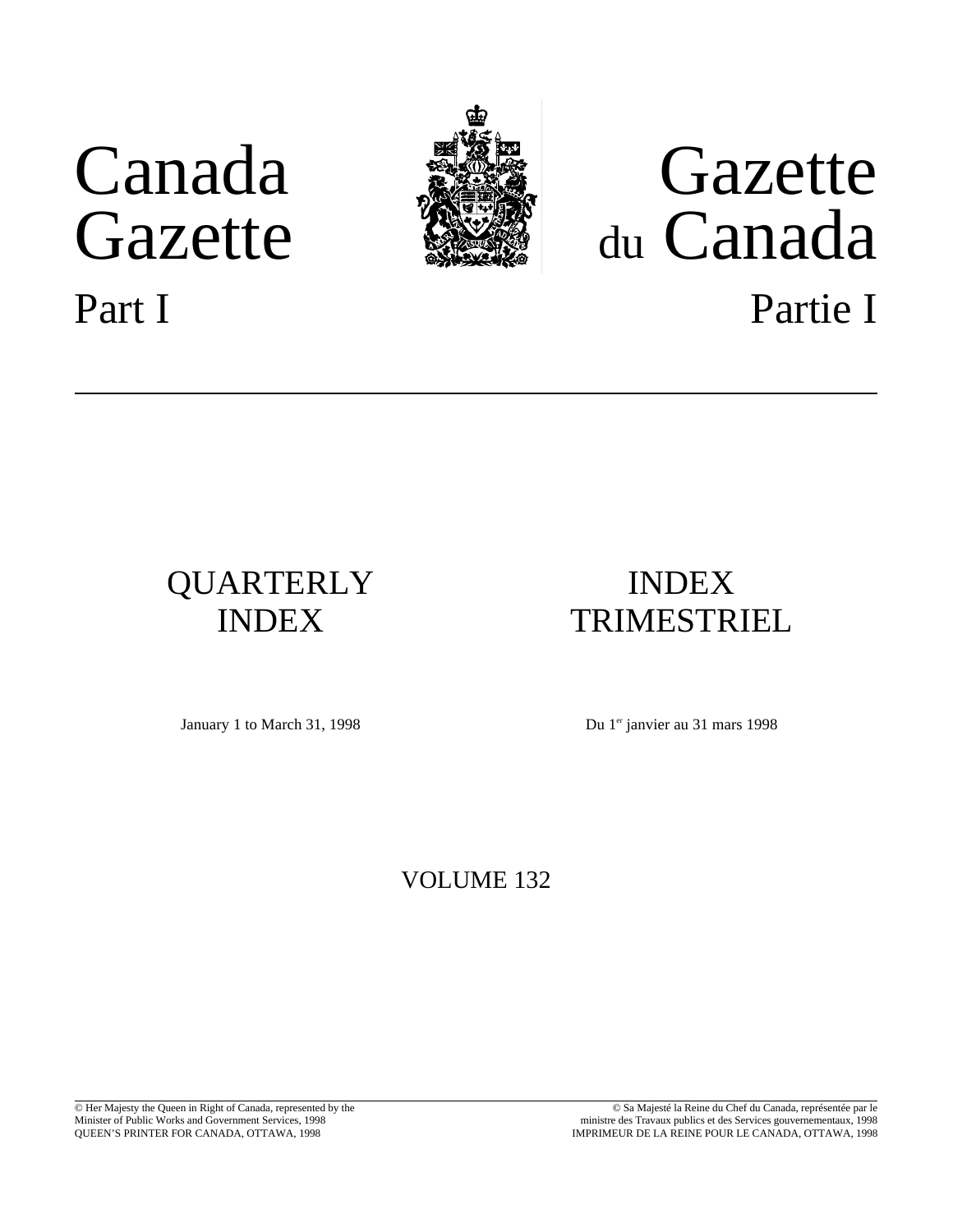#### **TABLE OF CONTENTS TABLE DES MATIÈRES**

#### **[COMMISSIONS](#page-2-0) [COMMISSIONS](#page-14-0)**

| <b>Canadian Artists and Producers Professional Relations</b> |  |
|--------------------------------------------------------------|--|
|                                                              |  |
| Canadian Radio-television and Telecommunications             |  |
|                                                              |  |
|                                                              |  |
| Hazardous Materials Information Review Commission            |  |
|                                                              |  |
|                                                              |  |
|                                                              |  |
|                                                              |  |
|                                                              |  |
|                                                              |  |

#### **[GOVERNMENT NOTICES](#page-3-0)**

| Finance and Foreign Affairs and International Trade |
|-----------------------------------------------------|
|                                                     |
|                                                     |
|                                                     |
|                                                     |
|                                                     |
|                                                     |
|                                                     |
|                                                     |
|                                                     |
|                                                     |
|                                                     |
|                                                     |

|--|--|

| 1              | Commission de contrôle de l'énergie atomique               | 13       |
|----------------|------------------------------------------------------------|----------|
|                |                                                            | 13       |
| 1              |                                                            | 13       |
| 1              | Conseil d'examen du prix des médicaments brevetés          | 13       |
|                | Conseil de contrôle des renseignements relatifs aux        |          |
| 1              |                                                            | 13       |
| 2              | Conseil de la radiodiffusion et des télécommunications     |          |
| $\overline{c}$ |                                                            | 13       |
| $\overline{2}$ |                                                            | 14       |
| $\overline{2}$ |                                                            | 14       |
| $\overline{c}$ |                                                            | 14       |
| $\overline{2}$ | Tribunal canadien des relations professionnelles artistes- |          |
| $\overline{2}$ |                                                            | 14       |
| $\overline{2}$ |                                                            | 14       |
|                |                                                            | 14       |
| $\overline{2}$ | RÉSIDENCE DU GOUVERNEUR GÉNÉRAL                            | 15       |
|                | <b>AVIS DU GOUVERNEMENT</b>                                |          |
| $\overline{2}$ |                                                            | 11       |
| 2              |                                                            | 11       |
| 3              |                                                            | 11       |
| $\overline{3}$ |                                                            | 11       |
| 3              |                                                            | 11       |
| 3              | Finances et Affaires étrangères et Commerce                |          |
| $\overline{3}$ |                                                            | 12       |
| 5              |                                                            | 12       |
| 5              |                                                            | 12       |
| 5              |                                                            | 12       |
| 5              |                                                            | 12       |
| 5              |                                                            | 12       |
| 5              |                                                            | 12       |
| 5              |                                                            | 13       |
|                |                                                            | 13       |
| 5              |                                                            | 13       |
| $\epsilon$     | A VIC DIVERC                                               | $\Omega$ |

|  | - 14 |
|--|------|
|  |      |
|  |      |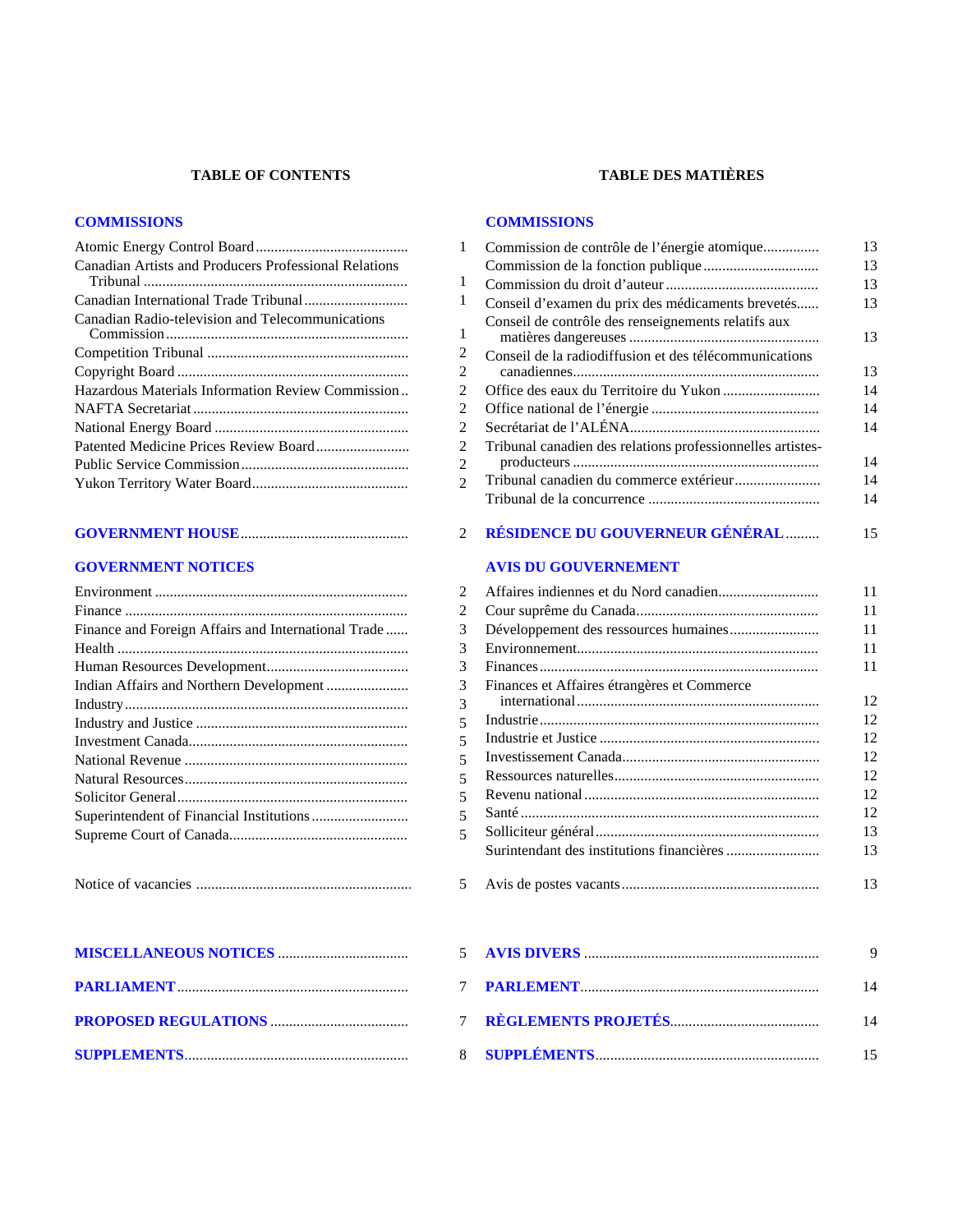## **Index**

<span id="page-2-0"></span>This Quarterly Index of the *Canada Gazette* covers edition numbers 1 to 13. The date and page numbers of these editions are, for reference purposes, set out in the table below.

| Volume | <b>Number</b> | Date               | Pages      |
|--------|---------------|--------------------|------------|
| 132    | 1             | <b>January 3</b>   | 1 to 55    |
| 132    | 2             | January 10         | 57 to 77   |
| 132    | 3             | January 17         | 79 to 109  |
| 132    | 4             | <b>January 24</b>  | 111 to 151 |
| 132    | 5             | January 31         | 153 to 203 |
| 132    | 6             | February 7         | 205 to 285 |
| 132    | 7             | February 14        | 287 to 350 |
| 132    | 8             | February 21        | 351 to 402 |
| 132    | 9             | <b>February 28</b> | 403 to 467 |
| 132    | 10            | March 7            | 469 to 519 |
| 132    | 11            | March 14           | 521 to 631 |
| 132    | 12            | March 21           | 633 to 673 |
| 132    | 13            | March 28           | 675 to 729 |

#### **COMMISSIONS**

#### **Atomic Energy Control Board**

| $\mu$ come $\mu$ $\mu$ $\mu$ $\mu$ $\mu$<br><b>Atomic Energy Control Act</b><br>Order BMD 98-14 designating officers of the Atomic<br>Energy Control Board as designated officers for the<br>purposes of the Atomic Energy Control Regulations | 208<br>4<br>208 |
|------------------------------------------------------------------------------------------------------------------------------------------------------------------------------------------------------------------------------------------------|-----------------|
|                                                                                                                                                                                                                                                |                 |
| <b>Canadian Artists and Producers Professional Relations</b><br>Tribunal                                                                                                                                                                       |                 |
| <b>Status of the Artist Act</b>                                                                                                                                                                                                                |                 |
| Public notice 1998-1 — Application for certification:                                                                                                                                                                                          |                 |
| The Writers' Union of Canada and League of                                                                                                                                                                                                     |                 |
|                                                                                                                                                                                                                                                | 484             |
|                                                                                                                                                                                                                                                |                 |
| <b>Canadian International Trade Tribunal</b>                                                                                                                                                                                                   |                 |
|                                                                                                                                                                                                                                                | 4               |
| Appeals                                                                                                                                                                                                                                        |                 |
| Appeal Nos. AP-96-079, AP-96-087 and AP-96-095                                                                                                                                                                                                 | 373<br>4        |
|                                                                                                                                                                                                                                                | 96              |
|                                                                                                                                                                                                                                                | 302             |
| Architect and engineering services - Determination                                                                                                                                                                                             | 447             |
|                                                                                                                                                                                                                                                | 173             |
| Communications, detection and fibre optics —                                                                                                                                                                                                   |                 |
|                                                                                                                                                                                                                                                | 5               |
|                                                                                                                                                                                                                                                | 301             |
|                                                                                                                                                                                                                                                | 702             |
| Cotton fabric of yarns of different colours and printed                                                                                                                                                                                        |                 |
|                                                                                                                                                                                                                                                | 484             |
| EDP Hardware and software                                                                                                                                                                                                                      |                 |
|                                                                                                                                                                                                                                                | 303             |
|                                                                                                                                                                                                                                                |                 |
|                                                                                                                                                                                                                                                | 548             |
| Furniture                                                                                                                                                                                                                                      | 172             |
|                                                                                                                                                                                                                                                | 65              |
|                                                                                                                                                                                                                                                | 304             |
|                                                                                                                                                                                                                                                | 172             |
|                                                                                                                                                                                                                                                |                 |

| Hot-rolled carbon steel plate and high-strength low-alloy |     |
|-----------------------------------------------------------|-----|
|                                                           | 123 |
| Importation of dairy product blends-Inquiry               | 94  |
| Information processing and related telecommunications     |     |
|                                                           | 548 |
| Jarred baby foods — Commencement of inquiry               | 63  |
| Office stationery and supplies                            |     |
|                                                           | 125 |
|                                                           | 376 |
| Operation of government-owned facilities - Inquiry        | 125 |
|                                                           | 486 |
|                                                           | 123 |
| Polyester or polyester/rayon fabrics                      |     |
| Amendment to the notice of commencement of                |     |
|                                                           | 122 |
| Second amendment to the notice of commencement of         |     |
|                                                           | 449 |
| Preformed fibreglass pipe insulation — Expiry of finding. | 447 |
| Procedures concerning the review of Tribunal              |     |
| recommendations implemented by temporary tariff           |     |
|                                                           | 126 |
| Professional, administrative and management support       |     |
|                                                           | 301 |
|                                                           | 549 |
|                                                           | 373 |
|                                                           | 485 |
| Woven fabrics and warp-knit fabrics — Commencement        |     |
|                                                           | 701 |
| Woven fabrics known as "Armani Gabardine"                 | 487 |
| Woven fabrics of polyester filament yarns —               |     |
|                                                           | 374 |
| Woven fabrics of virgin wool and fine animal hair         | 450 |
|                                                           |     |
| <b>Canadian Radio-television and Telecommunications</b>   |     |
| <b>Commission</b>                                         |     |

| Decisions              |                |
|------------------------|----------------|
|                        | 68             |
|                        | 9              |
|                        | 68             |
|                        | 215            |
|                        | 306            |
|                        | 382            |
|                        | 451            |
|                        | 489            |
|                        | 551            |
|                        | 652            |
|                        | 709            |
| <b>Public Hearings</b> |                |
|                        | 210            |
|                        | -6             |
|                        | 174            |
|                        | 175            |
|                        | 704            |
| <b>Public Notices</b>  |                |
|                        | 7              |
|                        | $\overline{7}$ |
|                        | 8              |
|                        | 9              |
|                        | 9              |
|                        | 9              |
|                        | 66             |
|                        |                |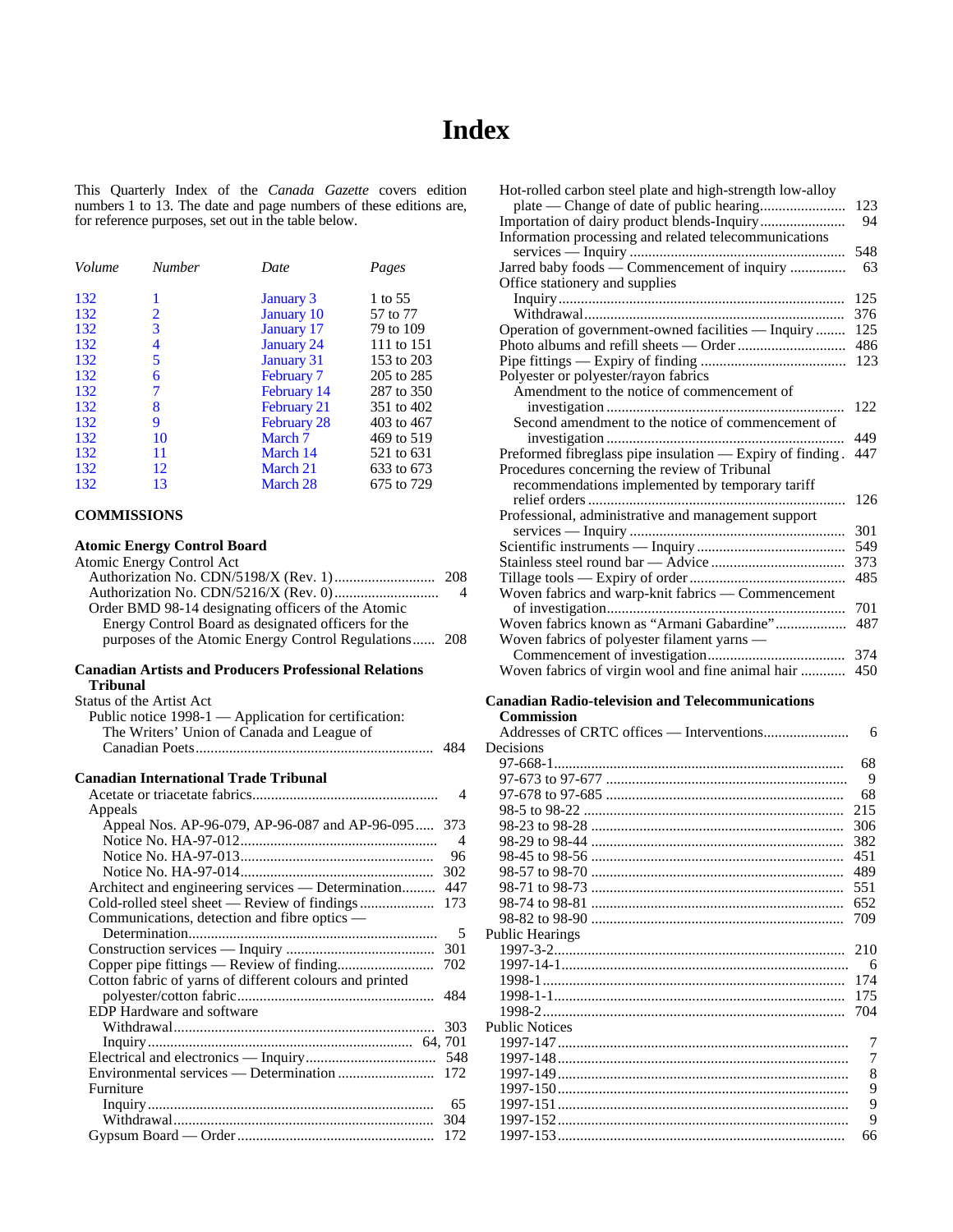<span id="page-3-0"></span>

|                                                    | 66  |
|----------------------------------------------------|-----|
|                                                    | 67  |
|                                                    | 67  |
|                                                    | 67  |
|                                                    | 68  |
|                                                    | 177 |
|                                                    | 177 |
|                                                    | 210 |
| 1998-4 — Call for comments on a proposed exemption |     |
|                                                    | 211 |
| 1998-5 — Applications for amendment concerning     |     |
|                                                    | 214 |
|                                                    | 215 |
|                                                    | 215 |
|                                                    | 305 |
|                                                    | 305 |
|                                                    | 377 |
|                                                    | 379 |
|                                                    | 380 |
|                                                    | 380 |
|                                                    | 381 |
|                                                    | 382 |
|                                                    | 450 |
|                                                    | 488 |
|                                                    | 488 |
|                                                    | 550 |
|                                                    | 650 |
|                                                    | 707 |
|                                                    | 651 |
|                                                    | 651 |
|                                                    | 652 |
|                                                    | 708 |
|                                                    | 708 |
|                                                    | 708 |
|                                                    |     |

## **Competition Tribunal**<br>Competition Act

| Competition Act |     |
|-----------------|-----|
|                 | 653 |

#### **Copyright Board**

| Copyright Act                                              |     |
|------------------------------------------------------------|-----|
| Statement of royalties to be collected for the             |     |
| performance or the communication by                        |     |
| telecommunication, in Canada, of musical or                |     |
|                                                            | 177 |
| <b>Hazardous Materials Information Review Commission</b>   |     |
| Hazardous Materials Information Review Act                 |     |
|                                                            | 184 |
|                                                            | 185 |
|                                                            |     |
| <b>NAFTA Secretariat</b>                                   |     |
|                                                            | 69  |
|                                                            |     |
| <b>National Energy Board</b>                               |     |
| AEC Suffield gas pipeline project — Public hearing         | 552 |
| Coleman Pipeline Project — Hearing Order GH-1-98 —         |     |
|                                                            | 126 |
| Comprehensive Study Report — TQM Pipeline                  |     |
| Extension from Lachenaie to East-Hereford                  | 453 |
| Gas export licence applications pursuant to Part VI of the |     |
|                                                            | 454 |
| Interprovincial Pipe Line Inc. — Hearing Order OH-1-98     |     |
|                                                            | 190 |
| Maritimes & Northeast Pipeline Management Ltd. —           |     |
| Halifax Lateral Pipeline Project — Request for             |     |
| comments on scope of environmental assessment              | 654 |
|                                                            |     |
|                                                            |     |

| Souris Valley CO2 Pipeline Project — Public hearing 307                                         |     |
|-------------------------------------------------------------------------------------------------|-----|
| <b>Patented Medicine Prices Review Board</b><br>Consultation notice on the voluntary compliance |     |
| <b>Public Service Commission</b><br>Public Service Employment Act                               |     |
| <b>Yukon Territory Water Board</b>                                                              |     |
| <b>Yukon Waters Act</b>                                                                         |     |
| <b>GOVERNMENT HOUSE</b>                                                                         |     |
|                                                                                                 |     |
|                                                                                                 |     |
|                                                                                                 |     |
| Canadian Heraldic Authority (The) — Grants and                                                  |     |
|                                                                                                 |     |
|                                                                                                 |     |
| Most Venerable Order of the Hospital of St. John of                                             |     |
|                                                                                                 |     |
|                                                                                                 | 634 |
| Termination of appointment to the Order of Canada                                               | 522 |
|                                                                                                 |     |

#### **GOVERNMENT NOTICES**

#### **Environment, Dept. of the**

| <b>Canadian Environmental Protection Act</b>           |     |
|--------------------------------------------------------|-----|
| Conditions for the import of a substance new to Canada |     |
|                                                        | 154 |
|                                                        | 470 |
| Non-domestic Substances List — Amendment               | 678 |
| Notice with respect to substances in the National      |     |
| Pollutant Release Inventory for 1997, amendment        | 288 |
|                                                        | 360 |
|                                                        | 289 |
|                                                        | 405 |
|                                                        | 155 |
|                                                        | 683 |
|                                                        | 684 |
|                                                        | 685 |
|                                                        | 687 |
|                                                        | 688 |
|                                                        | 290 |
|                                                        | 291 |
|                                                        | 293 |
|                                                        | 472 |
|                                                        | 473 |
|                                                        | 474 |
|                                                        | 476 |
|                                                        | 688 |
|                                                        | 155 |
|                                                        | 477 |
|                                                        | 688 |
|                                                        |     |
|                                                        |     |

#### **Finance, Dept. of**

| Convention between Canada and the Republic of Iceland 157 |     |
|-----------------------------------------------------------|-----|
| Convention between the Government of Canada and the       |     |
|                                                           |     |
| Invitation to submit comments on proposed adjustments     |     |
| to least developed country tariff product coverage and    |     |
|                                                           | 523 |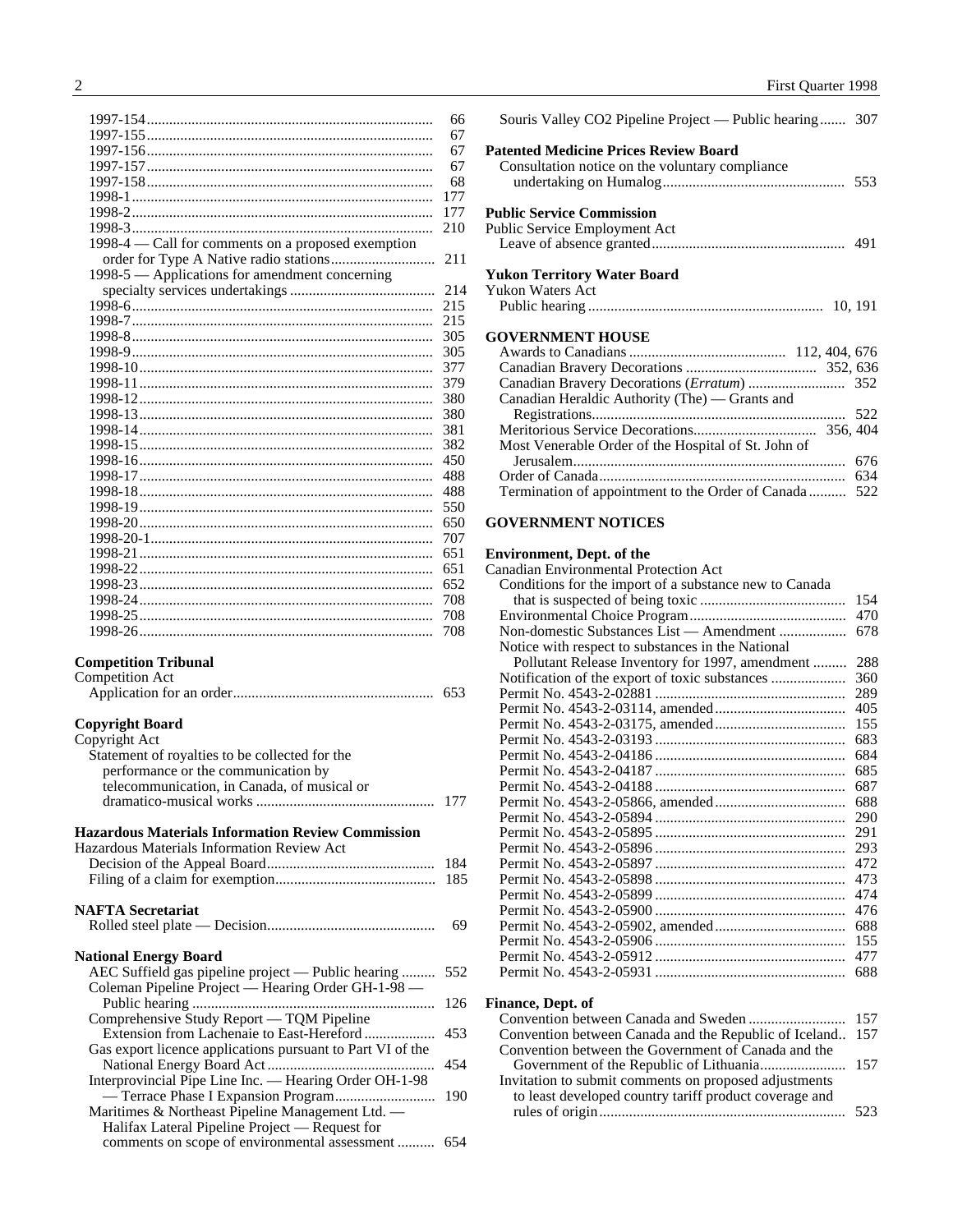| Canada Pension Plan                                    |     |
|--------------------------------------------------------|-----|
| Rate of interest of any obligation for the month of    |     |
|                                                        | 113 |
|                                                        | 360 |
|                                                        |     |
|                                                        | 523 |
| <b>Customs Tariff</b>                                  |     |
| Invitation to submit comments on proposed              |     |
| harmonization of shipment requirements under certain   |     |
|                                                        | 294 |
| <b>Statements</b>                                      |     |
| Bank of Canada, balance sheet as at                    |     |
|                                                        | 14  |
|                                                        | 16  |
|                                                        | 103 |
|                                                        | 105 |
|                                                        | 136 |
|                                                        | 138 |
|                                                        | 327 |
|                                                        | 329 |
|                                                        | 331 |
|                                                        | 395 |
|                                                        | 397 |
|                                                        | 568 |
|                                                        |     |
|                                                        | 570 |
|                                                        | 572 |
|                                                        | 666 |
|                                                        | 668 |
| Finance and Foreign Affairs and International Trade,   |     |
| Depts. of                                              |     |
| Amendment to the list of goods for which accelerated   |     |
| tariff elimination is being considered under the North |     |
| American Free Trade Agreement (NAFTA) 113              |     |
| Information technology products - Request for          |     |
| comments for negotiations within the World Trade       |     |
| Organization on the expansion of products covered by   |     |
|                                                        |     |
|                                                        |     |
| Health, Dept. of                                       |     |
| Department of Health Act                               |     |
|                                                        |     |
| Food and Drugs Act                                     |     |
| Food and Drug Regulations                              |     |
|                                                        |     |
|                                                        | 113 |
|                                                        |     |
| Human Resources Development, Dept. of                  |     |
| Canada Student Loans Regulations and Canada Student    |     |
| <b>Financial Assistance Regulations</b>                |     |
|                                                        | 640 |
|                                                        |     |
| Indian Affairs and Northern Development, Dept. of      |     |
|                                                        | 361 |

| Industry, Dept. of |  |
|--------------------|--|
| Annointments       |  |

|  | Appointments |
|--|--------------|

| дрроннитения                                      |     |
|---------------------------------------------------|-----|
| Auditor General of Canada/Vérificateur général du |     |
|                                                   |     |
|                                                   | 406 |
|                                                   | 406 |
|                                                   |     |
|                                                   | 115 |
|                                                   |     |
|                                                   | 159 |
|                                                   |     |
|                                                   |     |
|                                                   |     |
|                                                   |     |

| 158 |
|-----|
| 409 |
| 408 |
| 408 |
| 406 |
| 406 |
| 295 |
| 117 |
| 407 |
| 159 |
| 158 |
| 115 |
| 295 |
| 406 |
| 159 |
| 159 |
| 115 |
| 406 |
| 408 |
| 407 |
| 158 |
| 115 |
| 159 |
| 158 |
| 407 |
| 406 |
| 295 |
| 406 |
| 295 |
| 158 |
| 407 |
| 406 |
| 409 |
| 117 |
| 115 |
| 158 |
| 115 |
| 159 |
| 116 |
| 406 |
| 115 |
| 408 |
| 115 |
| 158 |
| 159 |
| 407 |
| 408 |
| 406 |
| 158 |
| 406 |
|     |
| 116 |
| 408 |
| 407 |
| 158 |
| 115 |
| 116 |
| 409 |
| 409 |
| 158 |
| 409 |
| 116 |
|     |
| 406 |
| 159 |
| 159 |
| 407 |
| 409 |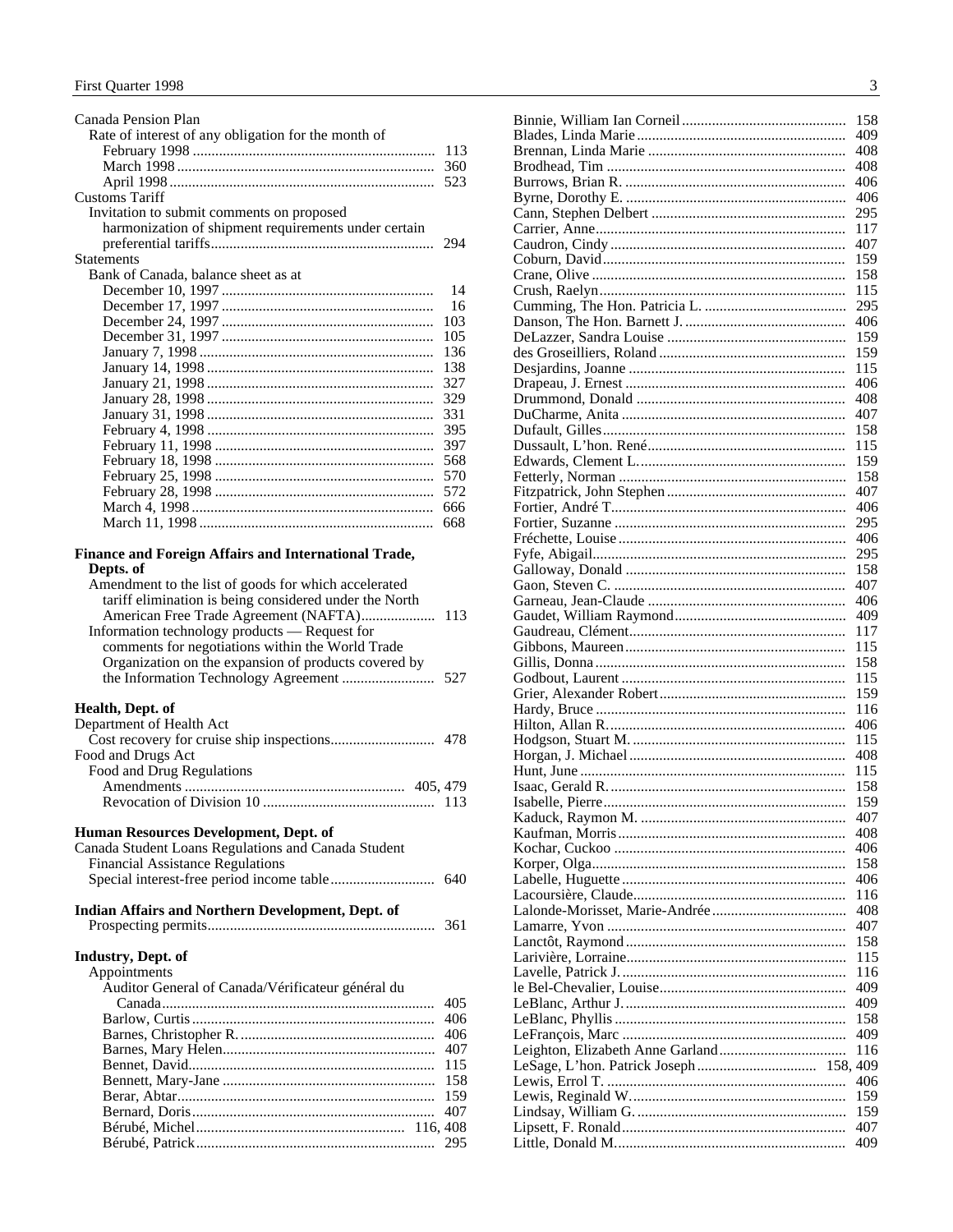| 409 |
|-----|
| 407 |
|     |
| 408 |
| 409 |
| 159 |
| 406 |
| 159 |
| 295 |
|     |
| 409 |
| 406 |
| 115 |
| 407 |
| 407 |
| 116 |
| 116 |
|     |
| 116 |
| 295 |
| 407 |
|     |
| 116 |
| 409 |
|     |
|     |
| 115 |
| 116 |
| 116 |
| 159 |
| 409 |
|     |
| 295 |
| 116 |
| 407 |
| 406 |
| 115 |
|     |
| 407 |
| 116 |
| 407 |
| 116 |
| 159 |
| 116 |
| 407 |
|     |
| 116 |
| 407 |
| 159 |
| 117 |
| 407 |
|     |
| 115 |
| 158 |
| 408 |
| 409 |
| 407 |
| 409 |
| 116 |
|     |
| 406 |
| 408 |
| 409 |
| 408 |
| 116 |
| 407 |
|     |
| 117 |
| 408 |
|     |
| 159 |
|     |
| 409 |
| 115 |
| 409 |
| 158 |
| 408 |
| 159 |

|                                                                                                        | 295        |
|--------------------------------------------------------------------------------------------------------|------------|
|                                                                                                        | 116        |
|                                                                                                        |            |
|                                                                                                        | 409        |
|                                                                                                        | 406        |
|                                                                                                        | 159        |
|                                                                                                        | 117        |
|                                                                                                        | 159        |
|                                                                                                        | 159        |
|                                                                                                        | 117        |
|                                                                                                        | 159        |
|                                                                                                        | 408        |
|                                                                                                        | 117        |
|                                                                                                        | 408        |
| Renewal of the Canadian Biotechnology Strategy -                                                       |            |
| Release of consultation document on the renewal of                                                     |            |
|                                                                                                        | 644        |
| Setting a Cryptography Policy Framework for Electronic                                                 |            |
| Commerce: Building Canada's Information Economy                                                        |            |
| and Society - Notice No. IPPB-003-98 - Release of                                                      |            |
| public discussion paper on setting a cryptography                                                      |            |
|                                                                                                        | 365        |
| <b>Boards of Trade Act</b>                                                                             |            |
| Almonte, Ramsay, Pakenham Chamber of Commerce 295, 643                                                 |            |
|                                                                                                        |            |
| Chambre de commerce de Ste-Germaine du Lac                                                             |            |
|                                                                                                        |            |
|                                                                                                        | 643        |
| Canada Business Corporations Act                                                                       |            |
| USHER BOXER & ASSOCIATES INC. / USHER                                                                  |            |
| BOXER & ASSOCIÉS INC. - Withdrawal of                                                                  |            |
|                                                                                                        |            |
| Canada Corporations Act                                                                                |            |
| Église Missionaire des Ambassadeurs du                                                                 |            |
|                                                                                                        |            |
|                                                                                                        |            |
| Christ/Missionary Church of Ambassors of Christ -                                                      |            |
|                                                                                                        |            |
|                                                                                                        |            |
|                                                                                                        |            |
|                                                                                                        |            |
| Supplementary letters patent - Name change  338, 664                                                   |            |
| <b>Competition Act</b>                                                                                 |            |
| The Merger Enforcement Guidelines as applied to a bank                                                 | 410        |
|                                                                                                        |            |
| Radiocommunication Act                                                                                 |            |
| DGTP-001-98 - Amendments to the Mobile Satellite                                                       |            |
| Policy Framework to Implement Canada's                                                                 |            |
| Commitment to the WTO Basic Agreement in                                                               |            |
|                                                                                                        | 364        |
| DGTP-002-98 — Extension to comment period for                                                          |            |
| Notice No. DGTP-009-97 and Notice No.                                                                  |            |
|                                                                                                        | 297        |
| DGTP-005-98 — Policy for the provision of cellular                                                     |            |
|                                                                                                        | 690        |
| $DGTP-006-98$ — Policy consultation paper respecting                                                   |            |
| the authorization of earth and space stations for fixed                                                |            |
| satellite services following the coming into force of                                                  |            |
| the GATS Agreement on Basic Telecommunications                                                         | 540        |
| SMBR-001-98 — Proposal to adopt a standard for radio                                                   |            |
| broadcast data system (RBDS) in FM broadcasting                                                        | 541        |
|                                                                                                        | 297        |
| SMSE-002-98 - Category II Equipment Standards List                                                     |            |
| - Interference-Causing Equipment Standards (ICES)                                                      | 480        |
| SMSE-003-98 - Radio Equipment Standards Lists                                                          | 542        |
|                                                                                                        | 543        |
| <b>Telecommunications Act</b>                                                                          |            |
| DGTP 003-98 — Petition to the Governor in Council<br>DGTP-004-98 — Petition to the Governor in Council | 366<br>367 |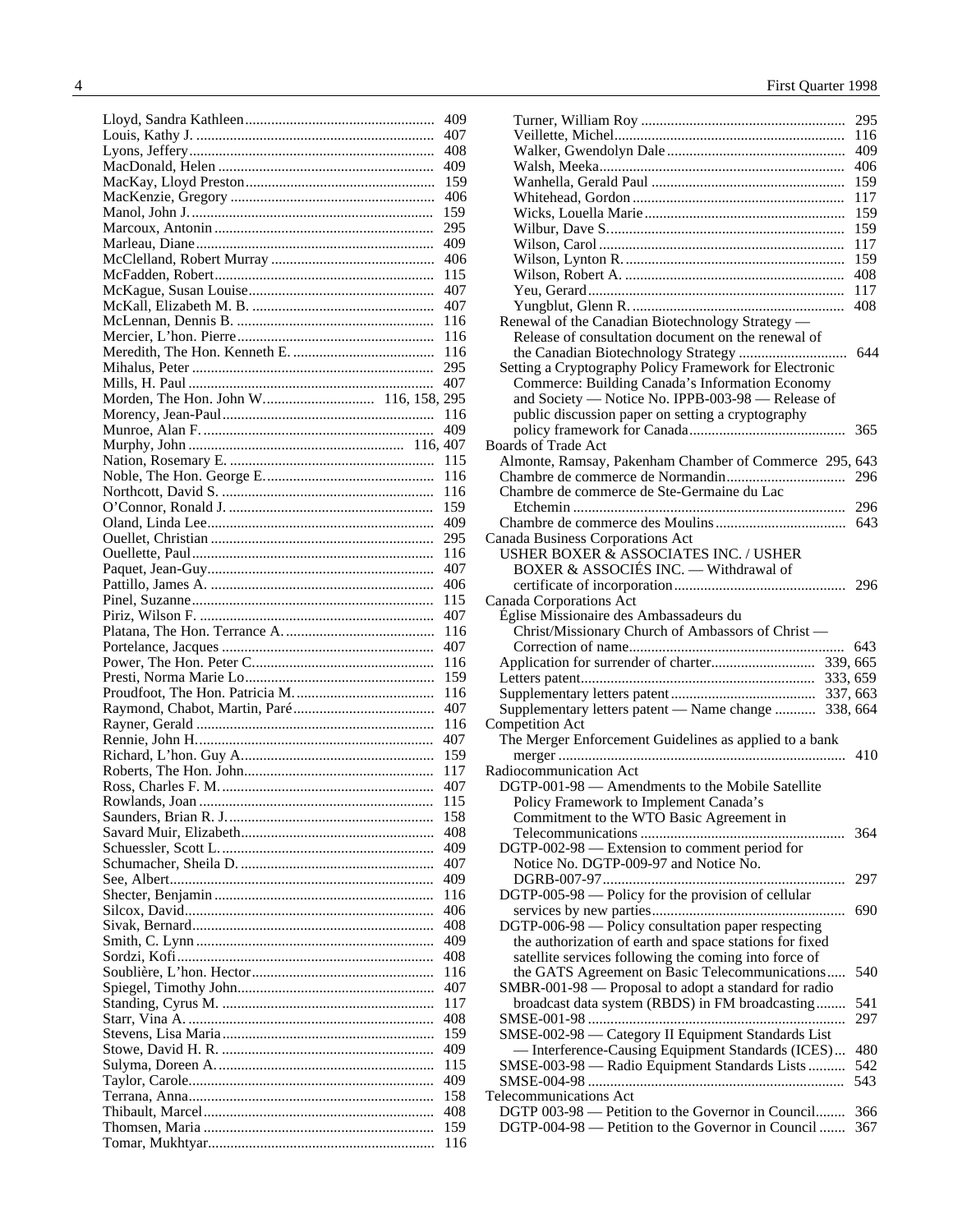<span id="page-6-0"></span>

| <b>Industry and Justice, Depts. of</b><br>The Protection of Personal Information: Building<br>Canada's Information Economy and Society - Notice<br>No. IPPB-002-98-Release of public discussion paper<br>on the Protection of Personal Information in the<br>117 |  |
|------------------------------------------------------------------------------------------------------------------------------------------------------------------------------------------------------------------------------------------------------------------|--|
| <b>Investment Canada</b><br>Investment Canada Act                                                                                                                                                                                                                |  |
| <b>National Revenue, Dept. of</b><br><b>Income Tax Act</b><br>Revocation of registration                                                                                                                                                                         |  |
| <b>Special Import Measures Act</b><br>80                                                                                                                                                                                                                         |  |
| <b>Natural Resources, Dept. of</b><br>Canada Lands Surveys Act                                                                                                                                                                                                   |  |
| Board of examiners for Canada Lands Surveyors<br>80<br>Canada-Newfoundland Offshore Petroleum Board                                                                                                                                                              |  |
| Canada-Nova Scotia Offshore Petroleum Board<br>Call for bids No. NS97-2 (Sable Island Area Offshore<br>159                                                                                                                                                       |  |
| Call for bids No. NS97-3 (Laurentian Channel Area<br>163                                                                                                                                                                                                         |  |
| <b>Solicitor General, Dept. of the</b>                                                                                                                                                                                                                           |  |
| <b>Criminal Code</b><br>Designation and revocation of fingerprint examiners  370                                                                                                                                                                                 |  |
| Superintendent of Financial Institutions, Office of the<br>Lincoln Heritage Life Insurance Company, order<br>2                                                                                                                                                   |  |
| <b>Bank Act</b>                                                                                                                                                                                                                                                  |  |
| 81<br>Rabobank Canada, order to commence and carry on                                                                                                                                                                                                            |  |
| <b>Insurance Companies Act</b><br>Citadel General Assurance Company (The), Kent                                                                                                                                                                                  |  |
| General Insurance Corporation and Canadian Premier<br>58<br>General Accident Assurance Company of Canada (The)                                                                                                                                                   |  |
| and Canadian General Insurance Company, letters<br>patent and order to commence and carry on business<br>206<br>General Insurance Company of Royal Bank of Canada,                                                                                               |  |
| 59<br>Imperial Life Assurance Company of Canada (The) and<br>Laurier Life Insurance Company, letters patent and                                                                                                                                                  |  |
| revised order to commence and carry on business<br>648<br>Sorema North America Reinsurance Company, order to<br>206                                                                                                                                              |  |
| Trust and Loan Companies Act<br>National Trust Company, letters patent and order to                                                                                                                                                                              |  |
| 698<br>TD Mortgage Investment Corporation, letters patent and<br>371                                                                                                                                                                                             |  |
| <b>Supreme Court of Canada</b><br>648                                                                                                                                                                                                                            |  |

| <b>Notice of Vacancies</b> |  |
|----------------------------|--|
|----------------------------|--|

| Royal Canadian Mounted Police External Review |  |
|-----------------------------------------------|--|
|                                               |  |

#### **MISCELLANEOUS NOTICES**

#### **A**

| A.E. Staley Manufacturing Company, documents deposited<br>A.I.E.S.E.C. Canada Inc., relocation of head office | 98<br>456  |
|---------------------------------------------------------------------------------------------------------------|------------|
| ACF Industries, Incorporated, document deposited                                                              | 456        |
| Alberta (Grand Council) of Treaty 8 First Nations,                                                            | 492        |
| Alberta Transportation and Utilities                                                                          |            |
| bridge replacement over Manatokan Creek, Alta                                                                 | 492        |
| replacement of a three-span bridge by a steel culvert at                                                      |            |
| Alcan Aluminium Ltée                                                                                          | 562        |
| eight small groynes in Lake Saint-Jean, Que.                                                                  | 11         |
|                                                                                                               | 11         |
| Alpine Canada Alpin, relocation of head office                                                                | 456        |
| American International Assurance Life Company Ltd./La                                                         |            |
| Compagnie D'Assurance-Vie American International                                                              |            |
|                                                                                                               | 311        |
|                                                                                                               | 493        |
| Athabasca No. 12, The County of, bridge over the                                                              |            |
| Tawatinaw River and bridge over Pine Creek, Alta                                                              | 71         |
|                                                                                                               |            |
| R                                                                                                             |            |
| B & B Forest Products, mussel farm in Mill Cove, Nfld                                                         | 457        |
| BA Credit Corporation, documents deposited                                                                    | 311        |
| Banco Central Hispano — Canada, approval of application                                                       |            |
|                                                                                                               | 656        |
|                                                                                                               | 562        |
| Blairhampton Properties Inc., breakwaters and beach shore                                                     |            |
| protection structures in Lake Huron, Georgian Bay, Ont                                                        | 385        |
| Bombardier Finance Inc., documents deposited                                                                  | 98         |
| Bonaventure Trust Company of Canada / Compagnie Trust                                                         |            |
| Bonaventure du Canada, change of corporate name                                                               | 71         |
| Brave Engineering Ltd.                                                                                        |            |
| permanent bridge installation over the Colbourne River,                                                       |            |
|                                                                                                               | 493        |
| permanent bridge installation over the Missinka River,                                                        |            |
|                                                                                                               | 494        |
| British Columbia, Ministry of Transportation and                                                              |            |
| Highways of                                                                                                   |            |
|                                                                                                               | 385<br>498 |
| bridge over the South Fork Salmo River, B.C.                                                                  | 131        |
| Moose Vale Creek Bridge No. 1 over Moose Vale Creek,                                                          |            |
|                                                                                                               | 131        |
| Moose Vale Creek Bridge No. 2 over Moose Vale Creek,                                                          |            |
|                                                                                                               | 132        |
| Buffalo & Pittsburgh Railroad, Inc., documents deposited                                                      | 192        |
|                                                                                                               |            |

Burlington Northern and Santa Fe Railway Company (The), documents deposited................................................... 193, 311

#### **C**

| C.H. Golf Ltd., marina and breakwater facility in Okanagan |  |
|------------------------------------------------------------|--|
|                                                            |  |
| Canadian Association for Reality Therapy (The), relocation |  |
|                                                            |  |
| Canadian Forest Products Ltd. - Ft. St. James Division,    |  |
|                                                            |  |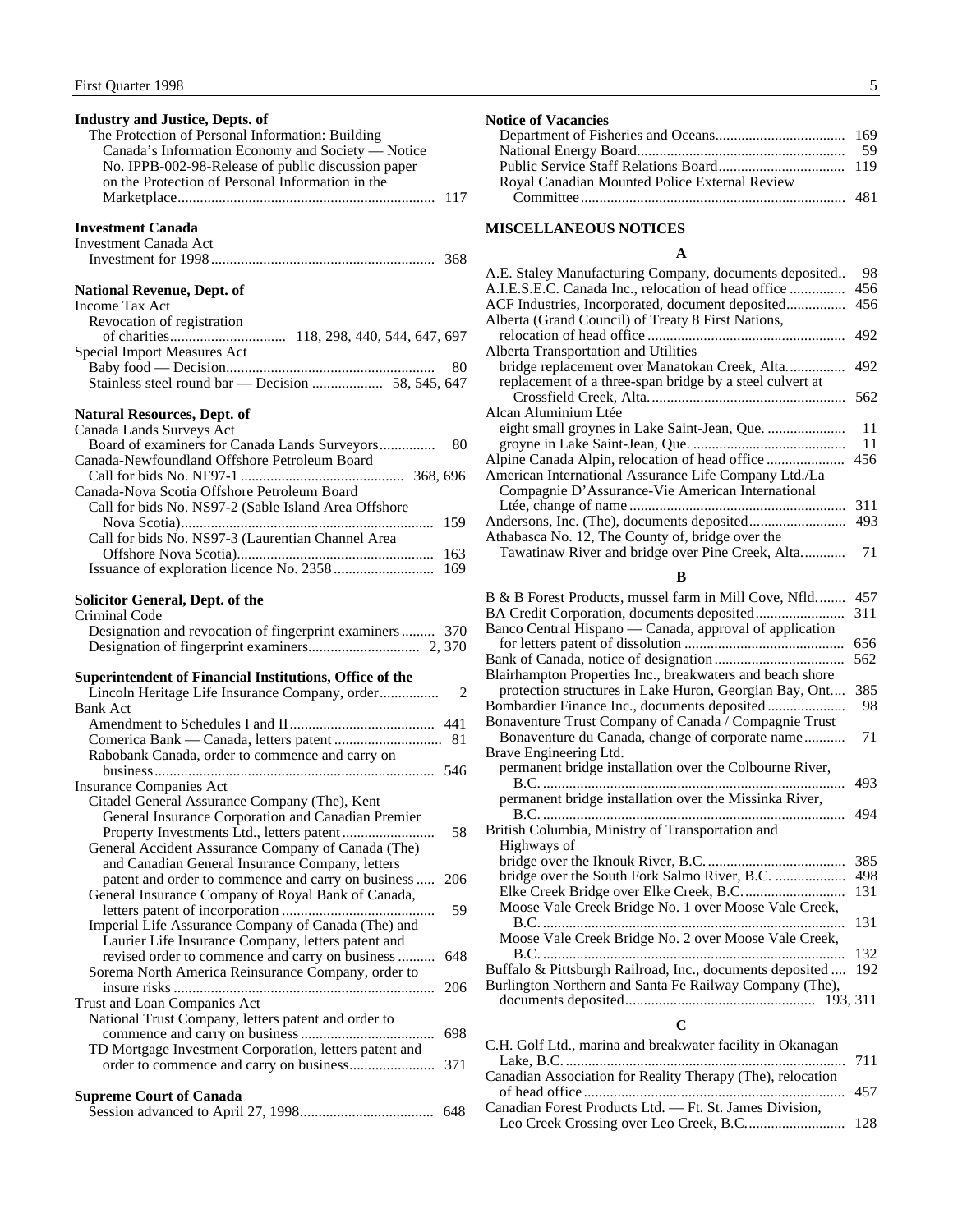| Canadian Merchant Navy Association Incorporated,          |     |
|-----------------------------------------------------------|-----|
|                                                           | 12  |
| Canadian National Railway Company, documents              |     |
|                                                           |     |
| Canadian Sport Massage Therapists Association, relocation |     |
|                                                           | 563 |
| Channel — Port aux Basques, Town of, bridge over          |     |
|                                                           | 463 |
| CIBC Life Insurance Company Limited, reduction of stated  |     |
|                                                           | 563 |
| Council for a Drug-Free Workplace (The), notice of        |     |
|                                                           | 12  |
| Cross Bay Mussel Farms Ltd., mussel farm at Budgell       |     |
|                                                           | 495 |
| Crystal Clear Ocean Farm Ltd., mussel farm in Side        |     |
|                                                           | 711 |
| CS Resources Limited                                      |     |
|                                                           | 313 |
|                                                           |     |
| D                                                         |     |

#### **D**

|                                                        | 128 |
|--------------------------------------------------------|-----|
| DJJ Leasing Ltd. and California Northern Railroad      |     |
|                                                        | 712 |
| DJJ Leasing Ltd. and Chicago Southshore and South Bend |     |
|                                                        | 712 |
| DJJ Leasing Ltd. and Norfolk Southern Railway Company, |     |
|                                                        | 99  |
| DJJ Leasing Ltd. and Wheeling & Lake Erie Railway,     |     |
|                                                        | 563 |
|                                                        | 218 |
| Dominion Atlantic Railway Company (The), annual        |     |
|                                                        | 564 |
| Dow Chemical Company (The), documents                  |     |
| 100, 193, 314, 713                                     |     |
|                                                        |     |

#### **E**

| Essex Region Conservation Authority, habitat enhancement |  |
|----------------------------------------------------------|--|
|                                                          |  |
| Essex Terminal Railway Company (The), annual general     |  |
|                                                          |  |
|                                                          |  |

#### **F**

| Farmer's Commodities Transportation Company, document       |     |
|-------------------------------------------------------------|-----|
|                                                             |     |
| First National Bank of Maryland (The), document             |     |
|                                                             |     |
|                                                             |     |
| Fisheries and Oceans, Department of, seal barrier fence in  |     |
|                                                             | 495 |
| Flex Leasing Corporation, documents deposited 315, 458, 564 |     |
|                                                             |     |
| Fondation Tommy A. D'Errico (La), surrender of charter 220  |     |
| Food Industry Suppliers of Canada, relocation of head       |     |
|                                                             |     |
| FRATERNITÉ SAINTE-TRINITÉ INC., surrender of                |     |
|                                                             |     |
|                                                             |     |

#### **G**

| Great Lakes Reinsurance Company (The), change of name 130 |
|-----------------------------------------------------------|
|                                                           |

#### **H**

| Hastings, County of, repairs to the existing bridge over the |     |
|--------------------------------------------------------------|-----|
|                                                              | 312 |
| Hongkong Bank of Canada, letters patent of incorporation 317 |     |
| Hongkong Bank of Canada, HongkongBank Loan                   |     |
| Corporation and National Westminster Bank of Canada,         |     |
|                                                              |     |
|                                                              |     |
|                                                              |     |
| Imperial Life Assurance Company of Canada (The) and          |     |

| Imperial Life Assurance Company of Canada (The) and |    |
|-----------------------------------------------------|----|
| Laurier Life Insurance Company, letters patent of   |    |
|                                                     | 12 |
|                                                     |    |

#### J.E. Martel Lumber Corporation, bridge over the Borden River, Ont. .......................................................................... 657 Jevco Insurance Company, reduction of stated capital ........... 387 Joanne G. Beck, repairs to existing bridge over Camp Creek, Ont........................................................................... 318 John Deere Insurance Company of Canada, change of name. 72

#### **L**

| Locomotive Leasing Associates, L.L.C., documents |     |
|--------------------------------------------------|-----|
|                                                  | 195 |

#### **M**

| Manitoba Hydro, rockfill weir across the Churchill River,<br>marina and picnic facility and build-up of an existing |     |
|---------------------------------------------------------------------------------------------------------------------|-----|
|                                                                                                                     | 318 |
| Massé, Guillaume, link to span the Taillon River, Que                                                               | 460 |
| McChesney Lumber Division, E.B. Eddy Forest Products                                                                |     |
|                                                                                                                     | 388 |
|                                                                                                                     | 195 |
| MIRIAM & PHILIP VINEBERG FOUNDATION,                                                                                |     |
|                                                                                                                     | 461 |
|                                                                                                                     | 101 |
|                                                                                                                     | 499 |
| Montell USA Inc., documents deposited 13, 195, 196                                                                  |     |
| Mountain View, No. 17, County of, bridge structure and                                                              |     |
|                                                                                                                     | 494 |
| Mutual Life Insurance Company of New York (The),                                                                    |     |
|                                                                                                                     | 389 |

#### **N**

| 320                                                       |
|-----------------------------------------------------------|
| 500                                                       |
| 72                                                        |
|                                                           |
| 132                                                       |
| 657                                                       |
| 101                                                       |
|                                                           |
|                                                           |
| 457                                                       |
|                                                           |
| 458                                                       |
|                                                           |
| 496                                                       |
| 500                                                       |
| NorRail, Inc., documents deposited 13, 133, 196, 389, 714 |
|                                                           |
|                                                           |
|                                                           |

#### **O**

Occidental Chemical Corporation, documents deposited....... 101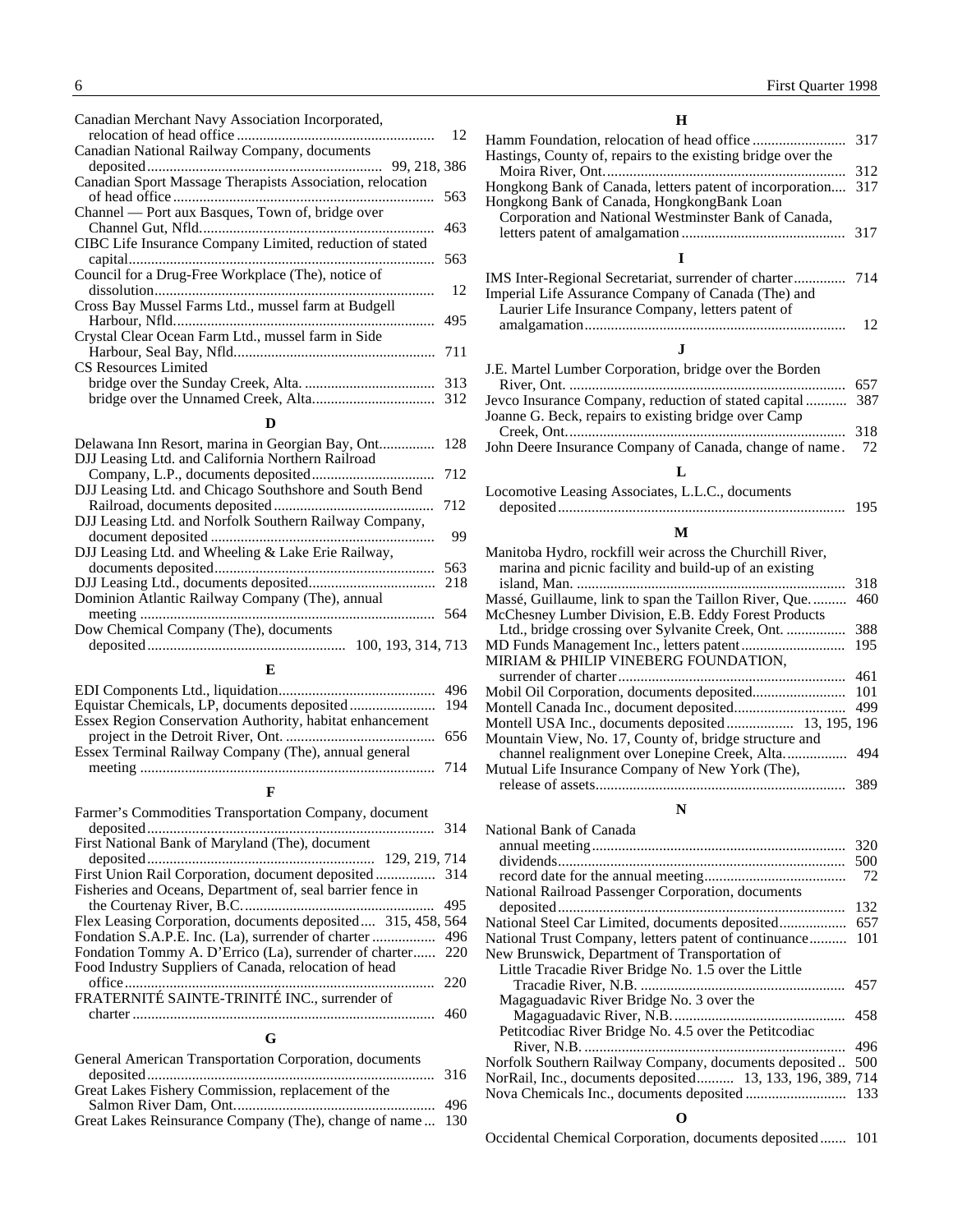<span id="page-8-0"></span>

| Odyssey Reinsurance Company of Canada and Sphere    |     |
|-----------------------------------------------------|-----|
| Drake Insurance plc (Canadian Branch), transfer of  |     |
|                                                     | 321 |
| Odyssey Reinsurance Company of Canada and Compagnie |     |
| Transcontinentale de Réassurance (Canadian Branch), |     |
|                                                     | 462 |
| Oil-Dri Corporation of America, documents deposited | 565 |
| Ontario, Ministry of Transportation of              |     |
|                                                     | 319 |
| bridge replacement over the Nepewassi River, Ont    | 320 |
| construction of two Highway 11 and one East Service |     |
|                                                     | 498 |
| Goat Island Channel culvert over the Goat Island    |     |
|                                                     | 319 |
|                                                     |     |

#### Pacific Northern Gas Ltd., Gitnadoix River Crossing over Gitnadoix River, B.C. ......................................................... 390 Pinnacle Resources Limited, bridge over the Erith River, Alta. .................................................................................... 221 Pitney Bowes of Canada Ltd., documents deposited.............. 565 Powerex, application to export electricity to the United States................................................................................... 222 Primmum Insurance Company, change of name .................... 134 Prince Albert National Park, closure of the boat canal and construction of an overland boat conveyance system in the Kingsmere River, Sask.................................................. 501 Puntledge River Hatchery, barrier fence repair and log boom installation in the Puntledge River, B.C.................... 658 **R**

| Reinhard Bonnke Ministries, relocation of head office                                                | 73  |
|------------------------------------------------------------------------------------------------------|-----|
| Repap New Brunsiwck Inc., bridge over the Northwest                                                  |     |
|                                                                                                      | 390 |
| RGA Life Reinsurance Company of Canada and L'Entraide<br>Assurance vie, compagnie mutuelle, idemnity |     |
|                                                                                                      | 223 |
| RHINE REINSURANCE COMPANY LTD., application                                                          | 197 |
| Royal Insurance Company of Canada, change of corporate                                               | 197 |
| Royal Life Insurance Company of Canada Limited, change                                               | 198 |
|                                                                                                      |     |
| Samson and Montana First Nations, three-span concrete<br>hridge over the Dettle Divor Alter          | 121 |
|                                                                                                      |     |

|                                                     | 134 |
|-----------------------------------------------------|-----|
| Saskatchewan Highways and Transportation            |     |
|                                                     | 199 |
|                                                     | 198 |
|                                                     | 73  |
|                                                     | 198 |
| Security National Insurance Company, change of name | 135 |
| Slocan Group — Mackenzie Operations                 |     |
|                                                     | 323 |
| Ospika River Crossing over Ospika River, B.C        | 391 |
| Unnamed Creek Crossing over Unnamed Creek, B.C.     | 323 |
| STAC ASSOCIATION OF CANADA, surrender of charter    | 501 |
|                                                     |     |
|                                                     |     |

| Telecare Distress Centres of Canada Inc., relocation of  |  |
|----------------------------------------------------------|--|
|                                                          |  |
| Telegraph Cove Resorts Ltd., excavation and placement of |  |
| rip-rap protection in Telegraph Cove, B.C 102            |  |
| Toronto, Grey and Bruce Railway Company, semi-annual     |  |
|                                                          |  |

| Transformation Research Network, relocation of head                                                                                                                   |     |
|-----------------------------------------------------------------------------------------------------------------------------------------------------------------------|-----|
| U                                                                                                                                                                     |     |
| Union Pacific Railroad Company, documents deposited 324, 566                                                                                                          |     |
| V                                                                                                                                                                     |     |
| Voyageur Insurance Company and Mutual of Omaha<br>Insurance Company, transfer and assumption                                                                          |     |
| W                                                                                                                                                                     |     |
| Westbury Canadian Life Insurance Company and Mutual of<br>Omaha Insurance Company, transfer and assumption                                                            |     |
| Wicki, Karl, Chilako River Crossing over Chilako River,                                                                                                               |     |
|                                                                                                                                                                       | 394 |
| Y                                                                                                                                                                     |     |
| Yukon Department of Community and Transportation<br>Services, repairs to the Bailey bridge, dike reconstruction<br>and stream channel training in the Big Creek, Y.T. | 566 |
| 9003-5098 Québec inc., two bridges over the Little                                                                                                                    | 200 |
| <b>PARLIAMENT</b>                                                                                                                                                     |     |
| <b>Chief Electoral Officer</b>                                                                                                                                        |     |
| <b>Canada Elections Act</b>                                                                                                                                           |     |
|                                                                                                                                                                       | 372 |
|                                                                                                                                                                       | 483 |
| Canada Elections Act as Adapted for the Purposes of a<br>Referendum                                                                                                   | 82  |
|                                                                                                                                                                       | 82  |
|                                                                                                                                                                       | 446 |
| <b>House of Commons</b>                                                                                                                                               |     |
| *Filing applications for private bills (1st Session,                                                                                                                  |     |
|                                                                                                                                                                       | 3   |
| Senate                                                                                                                                                                |     |
| Royal Assent                                                                                                                                                          |     |
|                                                                                                                                                                       | 3   |
| <b>PROPOSED REGULATIONS</b>                                                                                                                                           |     |
| <b>Atlantic Pilotage Authority</b><br>Pilotage Act                                                                                                                    |     |

| Pilotage Act                                         |     |
|------------------------------------------------------|-----|
| Regulations Amending the Atlantic Pilotage Authority |     |
|                                                      |     |
| <b>Canadian Food Inspection Agency</b>               |     |
| Canada Agricultural Products Act                     |     |
| Regulations Amending the Processed Products          |     |
|                                                      | 503 |
| Citizenship and Immigration, Dept. of                |     |
| <b>Immigration Act</b>                               |     |
| Regulations Amending the Humanitarian Designated     |     |
|                                                      | 507 |
| Regulations Amending the Immigration Regulations.    |     |

| Regulations Amending the Immigration Regulations, |     |
|---------------------------------------------------|-----|
|                                                   | 514 |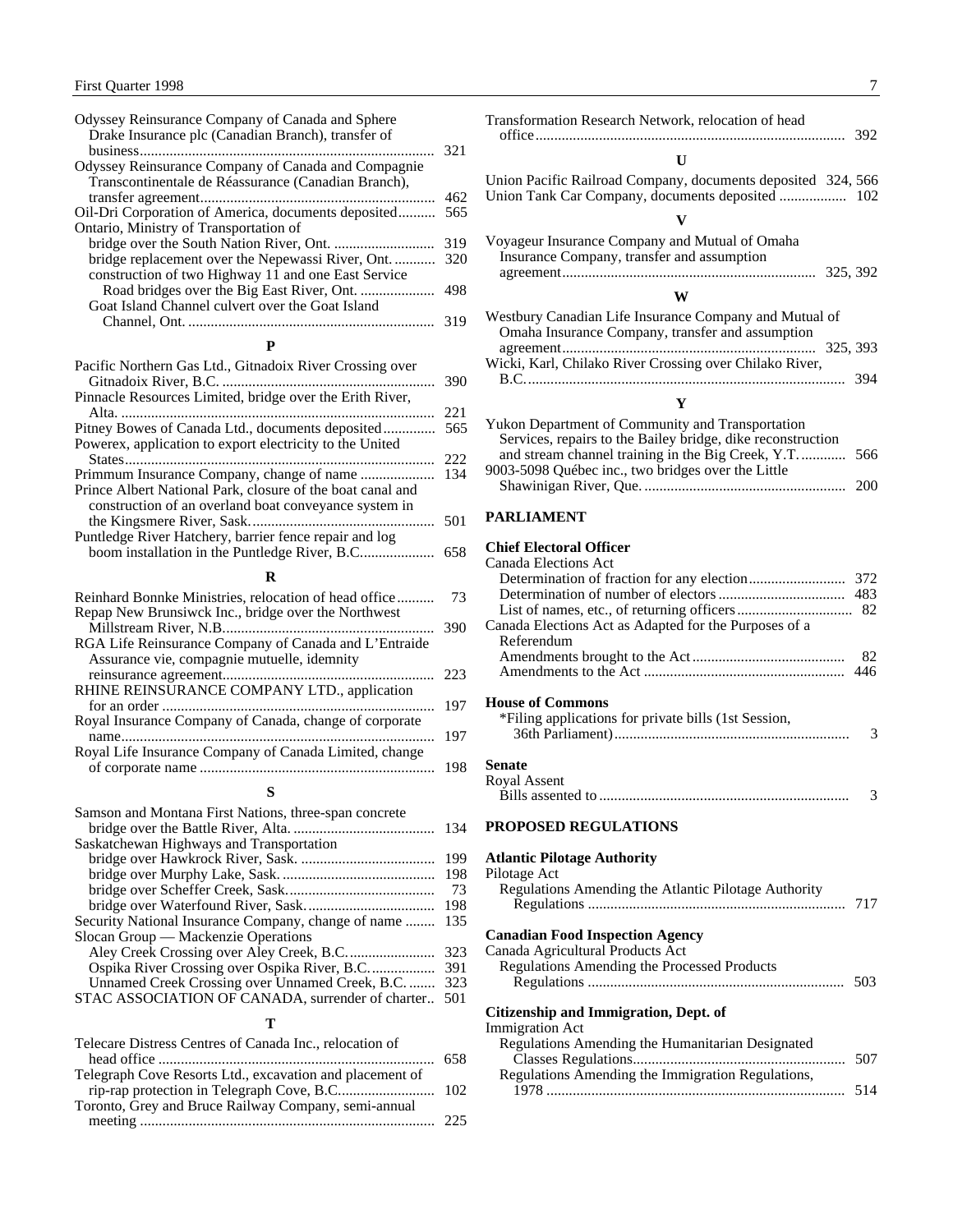<span id="page-9-0"></span>

| <b>Fisheries and Oceans, Dept. of</b>                 |     |
|-------------------------------------------------------|-----|
| <b>Fisheries Act</b>                                  |     |
| Regulations Amending the Pacific Fishery Regulations, |     |
| Fishing and Recreational Harbours Act                 |     |
| Regulations Amending the Fishing and Recreational     | 19  |
| Foreign Affairs and International Trade, Dept. of     |     |
| <b>Financial Administration Act</b>                   |     |
|                                                       | 22  |
| Health, Dept. of                                      |     |
| Food and Drugs Act                                    |     |
| Regulations Amending the Food and Drug Regulations    |     |
|                                                       | 27  |
|                                                       | 227 |
|                                                       | 230 |
|                                                       |     |
| Indian Affairs and Northern Development, Dept. of     |     |
| Mackenzie Valley Resource Management Act              |     |
|                                                       | 29  |
| <b>Territorial Lands Act</b>                          |     |
| Regulations Amending the Territorial Land Use         |     |
|                                                       | 50  |
| Industry, Dept. of                                    |     |
| Bankruptcy and Insolvency Act                         |     |
| Regulations Amending the Orderly Payment of Debts     |     |
|                                                       | 232 |
|                                                       |     |

| Rules Amending the Bankruptcy and Insolvency Rules  241 |     |
|---------------------------------------------------------|-----|
| Copyright Act                                           |     |
| Regulations Defining "wireless transmission system" for |     |
| the Purposes of section 68.1 of the Copyright Act       | 238 |
| Patent Act                                              |     |
| Regulations Amending the Patented Medicines (Notice)    |     |
|                                                         |     |
| Radiocommunication Act                                  |     |
| Regulations Amending the Radiocommunication             |     |
|                                                         |     |
|                                                         |     |
| <b>Transport, Dept. of</b>                              |     |
| <b>Aeronautics Act</b>                                  |     |
| Regulations Amending the Air Services Charges           |     |
|                                                         | 575 |
| Canada Shipping Act                                     |     |
|                                                         |     |
| Canada Transportation Act                               |     |
| Regulations Amending the Carriers and Transportation    |     |
|                                                         |     |
|                                                         |     |
| <b>SUPPLEMENTS</b>                                      |     |
|                                                         |     |

### **Environment, Dept. of the**

Non-domestic Substances List, see *Canada Gazette* No. 5

#### **Superintendent of Financial Institutions, Office of the**

Insurance Companies and Fraternal Benefit Societies, see *Canada Gazette* No. 5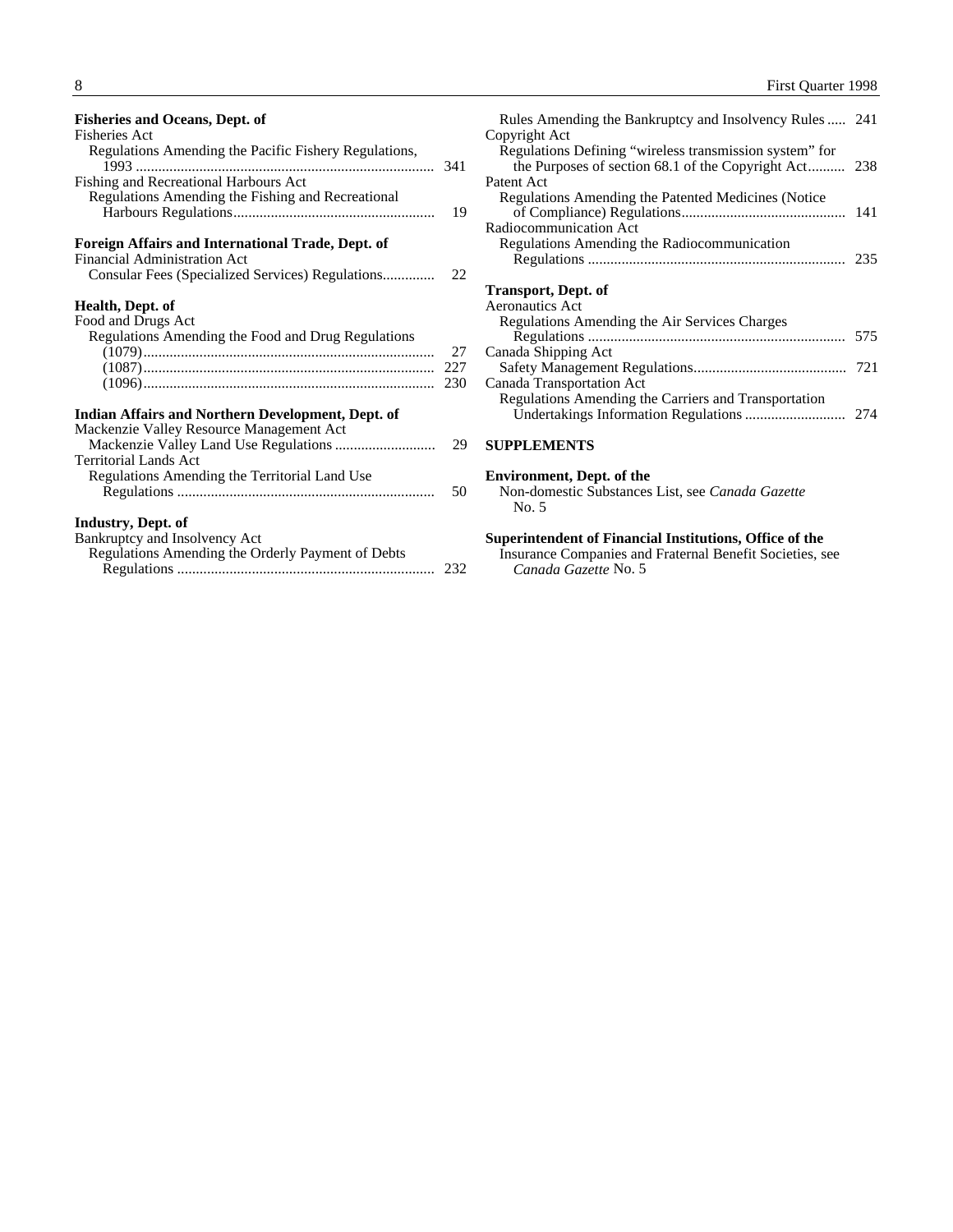## **Index**

<span id="page-10-0"></span>Cet index trimestriel de la *Gazette du Canada* s'applique aux numéros d'édition 1 à 13. La date et les numéros de pages de ces éditions sont, aux fins de référence, donnés dans le tableau ci-dessous.

| Volume | <b>Numéro</b> | Date       | Pages     |
|--------|---------------|------------|-----------|
| 132    | 1             | 3 janvier  | 1 à 55    |
| 132    | 2             | 10 janvier | 57 à 77   |
| 132    | 3             | 17 janvier | 79 à 109  |
| 132    | 4             | 24 janvier | 111 à 151 |
| 132    | 5             | 31 janvier | 153 à 203 |
| 132    | 6             | 7 février  | 205 à 285 |
| 132    | 7             | 14 février | 287 à 350 |
| 132    | 8             | 21 février | 351 à 402 |
| 132    | 9             | 28 février | 403 à 467 |
| 132    | 10            | 7 mars     | 469 à 519 |
| 132    | 11            | 14 mars    | 521 à 631 |
| 132    | 12            | 21 mars    | 633 à 673 |
| 132    | 13            | 28 mars    | 675 à 729 |

#### **AVIS DIVERS**

**A**

| A.E. Staley Manufacturing Company, dépôt de documents     | 98  |
|-----------------------------------------------------------|-----|
| A.I.E.S.E.C. Canada Inc., changement de lieu du siège     |     |
| social $\ldots$                                           | 456 |
| ACF Industries, Incorporated, dépôt de document           | 456 |
| Alberta (Grand Council) of Treaty 8 First Nations,        |     |
|                                                           | 492 |
| Alberta Transportation and Utilities                      |     |
| pont de remplacement au-dessus du ruisseau                |     |
|                                                           | 492 |
| remplacement d'un pont à trois travées par un ponceau     |     |
|                                                           | 562 |
| Alcan Aluminium Ltée                                      |     |
|                                                           | 11  |
|                                                           | 11  |
| Alpine Canada Alpin, changement de lieu du siège social   | 456 |
| American International Assurance Life Company Ltd./La     |     |
| Compagnie D'Assurance-Vie American International          |     |
|                                                           | 311 |
|                                                           | 493 |
| Association Canadienne de la Thérapie de la Réalité (L'), |     |
|                                                           | 457 |
| Association Canadienne des Massothérapeutes du Sportif    |     |
|                                                           | 563 |
| Association de la Marine Marchande Canadienne             |     |
| Incorporée (L'), changement de lieu du siège social       | 12  |
| Athabasca No. 12, The County of, pont au-dessus de la     |     |
| rivière Tawatinaw et pont au-dessus du ruisseau Pine      |     |
|                                                           | 71  |
|                                                           |     |
| B                                                         |     |

| B & B Forest Products, ferme de mytiliculture à Mill Cove |  |
|-----------------------------------------------------------|--|
|                                                           |  |
|                                                           |  |
| Banco Central Hispano — Canada, approbation de            |  |
|                                                           |  |
|                                                           |  |
| Banque Hongkong du Canada, lettres patentes de            |  |
|                                                           |  |
|                                                           |  |

| Banque Hongkong du Canada, Société de prêts                |     |
|------------------------------------------------------------|-----|
| HongkongBank et Banque National Westminster du             |     |
|                                                            | 317 |
| Banque Nationale du Canada                                 |     |
|                                                            | 320 |
| date de référence pour l'assemblée annuelle                | 72  |
|                                                            | 500 |
| Blairhampton Properties Inc., brise-lames et installations |     |
| pour protéger le rivage du lac Huron, dans la baie         |     |
|                                                            | 385 |
| Bombardier Finance Inc., dépôt de documents                | 98  |
| Brave Engineering Ltd.                                     |     |
| pont permanent au-dessus de la rivière Colbourne (C.-B.).  | 493 |
| pont permanent au-dessus de la rivière Missinka (C.-B.)    | 494 |
| British Columbia, Ministry of Transportation and           |     |
| Highways of                                                |     |
| pont Elke Creek au-dessus du ruisseau Elke (C.-B.)         | 131 |
| pont de Moose Vale Creek n° 1 au-dessus du ruisseau        |     |
|                                                            | 131 |
| pont de Moose Vale Creek n° 2 au-dessus du ruisseau        |     |
|                                                            | 132 |
|                                                            | 385 |
| pont au-dessus de la rivière South Fork Salmo (C.-B.)      | 498 |
| Buffalo & Pittsburg Railroad, Inc., dépôt de documents     | 192 |
| Burlington Northern and Santa Fe Railway Company (The),    |     |
|                                                            |     |
| C                                                          |     |
|                                                            |     |

| C.H. Golf Ltd., installations d'une marina et d'un         |     |
|------------------------------------------------------------|-----|
|                                                            | 711 |
| Canadian Forest Products Ltd. - Ft. St. James Division,    |     |
| pont Leo Creek au-dessus du ruisseau Leo (C.-B.)           | 128 |
| Canadian National Railway Company, dépôt de documents      | 99  |
| Channel — Port aux Basques, Town of, pont au-dessus du     |     |
|                                                            | 463 |
| Commission des pêches des Grands Lacs, remplacement du     |     |
|                                                            | 496 |
| Compagnie d'Assurance Voyageur et La Mutuelle              |     |
| d'Omaha, Compagnie d'Assurance, accord de transfert et     |     |
|                                                            |     |
| Compagnie d'Assurances Jevco (La), réduction du capital    |     |
| .                                                          | 387 |
| Compagnie d'assurance-vie CIBC Limitée, réduction de       |     |
|                                                            | 563 |
| Compagnie des chemins de fer nationaux du Canada, dépôt    |     |
|                                                            |     |
| Compagnie du chemin de fer de Toronto, Grey et Bruce,      |     |
|                                                            | 225 |
| Compagnie du chemin de fer Dominion-Atlantic,              |     |
|                                                            | 564 |
| Compagnie Trust Bonaventure du Canada / Bonaventure        |     |
| Trust Company of Canada, changement de dénomination        |     |
|                                                            | 71  |
| Compagnie Trust National, lettres patentes de prorogation  | 101 |
| Conseil pour une entreprise sans drogues (Le), avis de     |     |
| dissolution                                                | 12  |
| Cross Bay Mussel Farms Ltd., ferme de mytiliculture dans   |     |
|                                                            | 495 |
| Crystal Clear Ocean Farm Ltd., ferme de mytiliculture dans |     |
|                                                            | 711 |
| <b>CS Resources Limited</b>                                |     |
|                                                            |     |
|                                                            | 313 |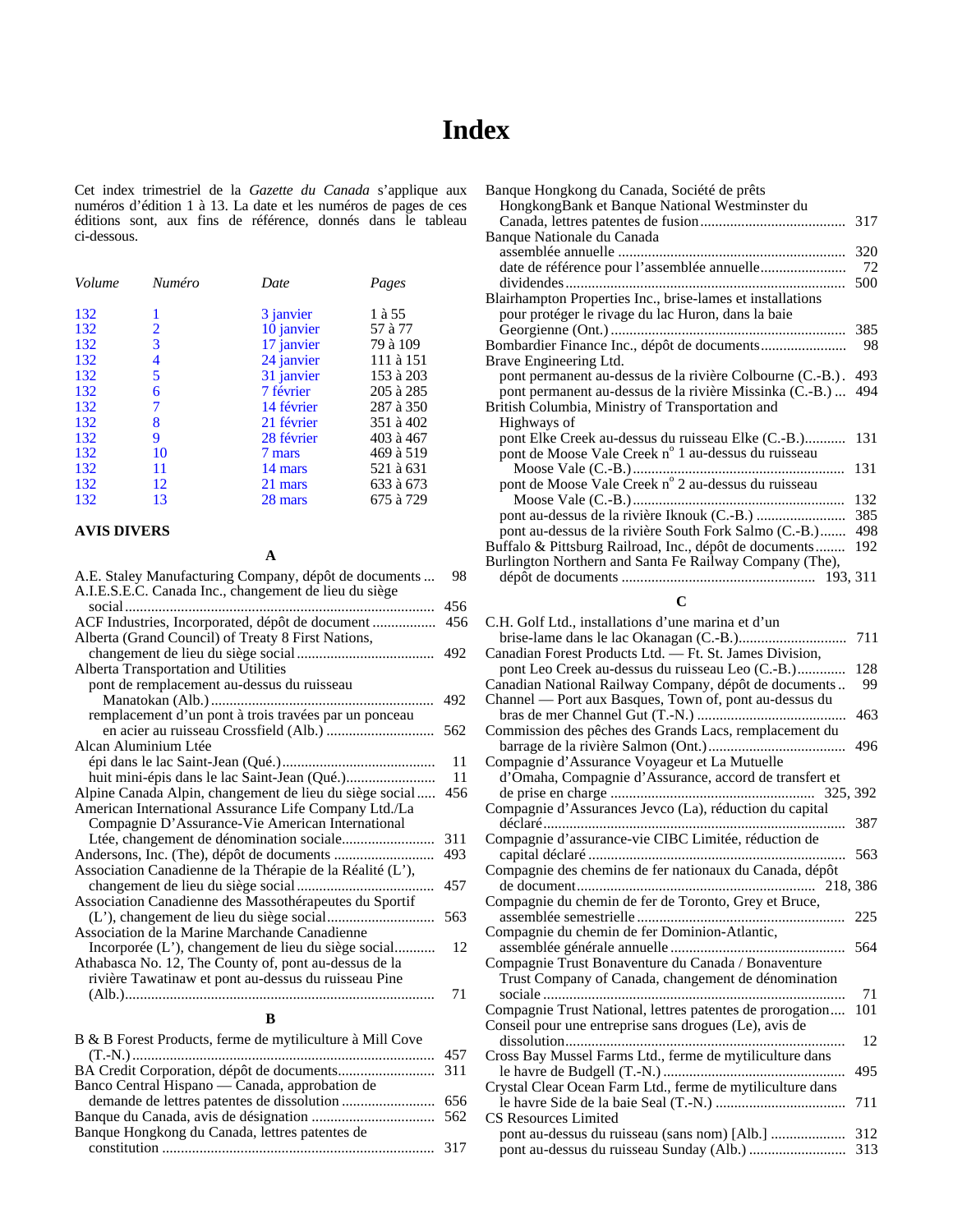| Delawana Inn Resort, marina dans la baie Georgienne     |     |
|---------------------------------------------------------|-----|
|                                                         | 128 |
| DJJ Leasing Ltd. et California Northern Railroad        |     |
|                                                         | 712 |
| DJJ Leasing Ltd. et Chicago Southshore and South Bend   |     |
|                                                         | 712 |
| DJJ Leasing Ltd. et Norfolk Southern Railway Company,   |     |
|                                                         | 99  |
| DJJ Leasing Ltd. et Wheeling & Lake Erie Railway, dépôt |     |
|                                                         | 563 |
|                                                         | 218 |
| Dow Chemical Company (The), dépôt                       |     |
| 100, 193, 314, 713                                      |     |
| Е                                                       |     |

| Essex Region Conservation Authority, projet de mise en         |  |
|----------------------------------------------------------------|--|
| valeur du milieu écologique dans la rivière Detroit (Ont.) 656 |  |
| Essex Terminal Railway Company (The), assemblée                |  |
|                                                                |  |

#### **F**

| Farmer's Commodities Transportation Company, dépôt de      |     |
|------------------------------------------------------------|-----|
|                                                            | 314 |
| First National Bank of Maryland (The), dépôt de            |     |
|                                                            |     |
|                                                            |     |
| Flex Leasing Corporation, dépôt de documents 315, 458, 564 |     |
| FONDATION MIRIAM & PHILIP VINEBERG, abandon                |     |
|                                                            | 461 |
|                                                            | 496 |
| Fondation Tommy A. D'Errico (La), abandon de charte        | 220 |
| Fournisseurs de l'industrie Alimentaire du Canada (Les),   |     |
|                                                            | 220 |
| FRATERNITÉ SAINTE-TRINITÉ INC., abandon de charte.         | 460 |
|                                                            |     |

#### **G**

| General American Transportation Corporation, dépôt de                                                              |     |
|--------------------------------------------------------------------------------------------------------------------|-----|
|                                                                                                                    | 316 |
| Grands Lacs, Compagnie de Réassurance (Les),                                                                       |     |
|                                                                                                                    |     |
|                                                                                                                    |     |
| Hamm Foundation, changement de lieu du siège social 317<br>Hastings, Comté de, réparations au pont au-dessus de la |     |
|                                                                                                                    |     |

| Hydro-Manitoba, déversoir en enrochement traversant la     |  |
|------------------------------------------------------------|--|
| rivière Churchill, marina, installations de pique-nique et |  |
|                                                            |  |
|                                                            |  |
|                                                            |  |

#### IMS Inter-Regional Secretariat, abandon de charte ................ 714 Impériale, compagnie d'assurance-vie (L') et Compagnie d'Assurance-Vie Laurier, lettres patentes de fusion ........... 12 **J** J.E. Martel Lumber Corporation, pont au-dessus de la

| Joanne G. Beck, réparations au pont au-dessus du ruisseau |  |
|-----------------------------------------------------------|--|
|                                                           |  |
| John Deere, Compagnie d'assurance du Canada,              |  |
|                                                           |  |
|                                                           |  |

#### 10 Premier trimestre 1998

|  | ۹ |  |  |
|--|---|--|--|
|  |   |  |  |

| Locomotive Leasing Associates, L.L.C., dépôt de |     |
|-------------------------------------------------|-----|
|                                                 | 195 |

#### **M**

| Massé, Guillaume, passerelle pour enjamber la rivière |     |
|-------------------------------------------------------|-----|
|                                                       | 460 |
| McChesney Lumber Division, E.B. Eddy Forest Products  |     |
|                                                       | 388 |
|                                                       | 101 |
|                                                       | 499 |
|                                                       |     |
| Mountain View, No. 17, County of, nouveau tracé d'un  |     |
| chenal et structure d'un pont au-dessus du ruisseau   |     |
|                                                       | 494 |
| Mutual Life Insurance Company of New York (The),      |     |
|                                                       | 389 |

#### **N**

| National Railroad Passenger Corporation, dépôt de         |  |
|-----------------------------------------------------------|--|
|                                                           |  |
| Norfolk Southern Railway Company, dépôt de documents 500  |  |
| NorRail, Inc., dépôt de documents  13, 133, 196, 389, 714 |  |
| Nouveau-Brunswick, Ministère des Transports du            |  |
|                                                           |  |
|                                                           |  |
| pont nº 4.5 de la rivière Petitcodiac au-dessus de la     |  |
|                                                           |  |
|                                                           |  |
|                                                           |  |

#### **O**

| Occidental Chemical Corporation, dépôt de documents      | 101 |
|----------------------------------------------------------|-----|
| Odyssey, société canadienne de réassurance et Sphere     |     |
| Drake Insurance plc (succursale canadienne), convention  |     |
|                                                          | 321 |
| Odyssey, société canadienne de réassurance et Compagnie  |     |
| Transcontinentale de Réassurance (succursale             |     |
|                                                          | 462 |
| Oil-Dri Corporation of America, dépôt de documents       | 565 |
| Ontario, Ministère des Transports de l'                  |     |
|                                                          | 319 |
| pont de remplacement au-dessus de la rivière Nepewassi   |     |
|                                                          | 320 |
| ponceau du chenal Goat Island au-dessus du chenal Goat   |     |
|                                                          | 319 |
| construction de deux ponts sur l'autoroute 11 et d'un    |     |
| pont sur la voie de desserte est au-dessus de la rivière |     |
|                                                          | 498 |

#### **P**

| Pacific Northern Gas Ltd., pont Gitnadoix River au-dessus |      |
|-----------------------------------------------------------|------|
|                                                           | 390  |
| Parc national de Prince Albert, fermeture du chenal et    |      |
| construction d'un système de transport terrestre pour     |      |
|                                                           | 501  |
| Pêches et des Océans, ministère des, clôture servant de   |      |
| barrière aux phoques dans la rivière Courtenay (C.-B.)    | 495  |
| Pinnacle Resources Limited, pont au-dessus de la rivière  |      |
|                                                           | 22.1 |
|                                                           | 565  |
| Powerex, demande d'exportation d'électricité aux          |      |
|                                                           | 222  |
| Premières nations Samson et Montana, pont de béton à      |      |
| trois travées au-dessus de la rivière Battle (Alb.)       | 134  |
| Primmum Compagnie D'Assurance, changement de              |      |
|                                                           | 134  |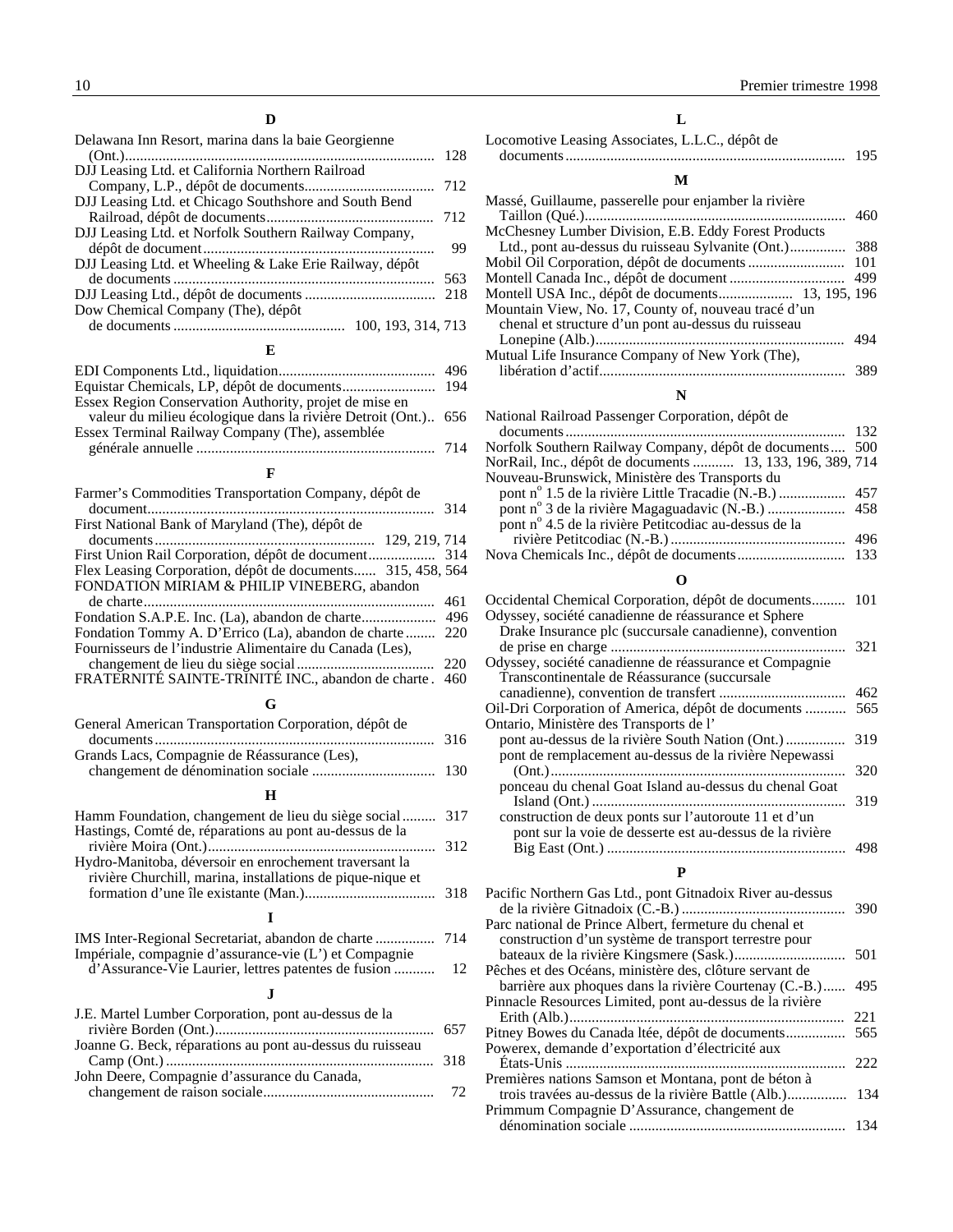<span id="page-12-0"></span>

| Puntledge River Hatchery, réparation d'une barrière et<br>installation d'une estacade flottante sur la rivière | 658 |
|----------------------------------------------------------------------------------------------------------------|-----|
| R                                                                                                              |     |
| Reinhard Bonnke Ministries, changement de lieu du siège                                                        | 73  |
| Repap New Brunswick Inc., pont au-dessus de la rivière                                                         | 390 |
| RGA Compagnie de réassurance-vie du Canada et<br>L'Entraide Assurance vie, compagnie mutuelle, entente         |     |
|                                                                                                                | 223 |
| RHIN RÉASSURANCE S.A., demande d'ordonnance<br>Royale du Canada, Compagnie d'Assurance (La),                   | 197 |
| Royale Vie du Canada, compagnie d'assurance limitée                                                            | 197 |
|                                                                                                                | 198 |
| S                                                                                                              |     |
| Saskatchewan Highways and Transportation                                                                       |     |
|                                                                                                                | 199 |

| 199 |
|-----|
| 198 |
| 198 |
| 73  |
|     |
| 135 |
|     |
| 323 |
| 391 |
|     |
| 323 |
| 195 |
| 501 |
|     |

#### **T**

| Telecare Distress Centres of Canada Inc., changement de   |      |
|-----------------------------------------------------------|------|
|                                                           | -658 |
| Telegraph Cove Resorts Ltd., travaux d'excavation et d'un |      |
|                                                           |      |
| Transformation Research Network, changement de lieu du    |      |
|                                                           |      |
|                                                           |      |
|                                                           |      |

#### Union Pacific Railroad Company, dépôt de documents . 324, 566 Union Tank Car Company, dépôt de documents .................... 102

#### **W**

| Wagon D'Acier National Limitée, dépôt de documents 657  |  |
|---------------------------------------------------------|--|
| Westbury Canadienne, Compagnie d'Assurance-Vie et La    |  |
| Mutuelle d'Omaha, Compagnie d'Assurance, accord de      |  |
|                                                         |  |
| Wicki, Karl, pont Chilako River au-dessus de la rivière |  |
|                                                         |  |
|                                                         |  |

## **Y**

| Yukon Department of Community and Transportation          |  |
|-----------------------------------------------------------|--|
| Services, réparations au pont Bailey, reconstruction      |  |
| d'une digue et des travaux pour guider le courant du      |  |
|                                                           |  |
| 9003-5098 Québec inc., deux ponts au-dessus de la rivière |  |
|                                                           |  |
|                                                           |  |

#### **AVIS DU GOUVERNEMENT**

| Affaires indiennes et du Nord canadien, min. des |      |
|--------------------------------------------------|------|
|                                                  | -361 |

| Cour suprême du Canada                                     |            |
|------------------------------------------------------------|------------|
|                                                            |            |
| Développement des ressources humaines, min. du             |            |
| Règlement fédéral sur les prêts aux étudiants et Règlement |            |
| fédéral sur l'aide financière aux étudiants                |            |
| Tableau des revenus pour l'admissibilité à la période      |            |
|                                                            | 640        |
| Environnement, min. de l'                                  |            |
| Loi canadienne sur la protection de l'environnement        |            |
| Avis concernant certaines substances de l'Inventaire       |            |
| national des rejets de polluants pour l'année 1997 -       |            |
|                                                            | 288        |
| Conditions concernant l'importation d'une substance        |            |
| nouvelle au Canada qu'on soupçonne d'être toxique          | 154        |
| Liste extérieure des substances — Modifications            | 678        |
|                                                            | 289        |
|                                                            | 405        |
|                                                            | 155        |
|                                                            | 683        |
|                                                            | 684        |
|                                                            | 685        |
|                                                            | 687        |
|                                                            | 688        |
|                                                            | 290<br>291 |
|                                                            | 293        |
|                                                            | 472        |
|                                                            | 473        |
|                                                            | 474        |
|                                                            | 476        |
|                                                            | 688        |
|                                                            | 155        |
|                                                            | 477        |
|                                                            | 688        |
| Préavis d'exportation de substances toxiques               | 360        |
|                                                            | 470        |
|                                                            |            |
| Finances min des                                           |            |

#### **Finances, min. des**

|                                                       | 157 |
|-------------------------------------------------------|-----|
| Convention entre le Canada et la République d'Islande | 157 |
| Convention entre le gouvernement du Canada et le      |     |
| gouvernement de la République de Lituanie             | 157 |
| Invitation à formuler des commentaires sur les        |     |
| ajustements proposés à la gamme des marchandises      |     |
| qui sont admissibles au tarif des pays moins          |     |
|                                                       | 523 |
| Bilans                                                |     |
| Banque du Canada, bilan au                            |     |
|                                                       | 15  |
|                                                       | 17  |
|                                                       | 104 |
|                                                       | 106 |
|                                                       | 137 |
|                                                       | 139 |
|                                                       | 328 |
|                                                       | 330 |
|                                                       | 332 |
|                                                       | 396 |
|                                                       | 398 |
|                                                       | 569 |
|                                                       | 571 |
|                                                       | 573 |
|                                                       | 667 |
|                                                       | 669 |
|                                                       |     |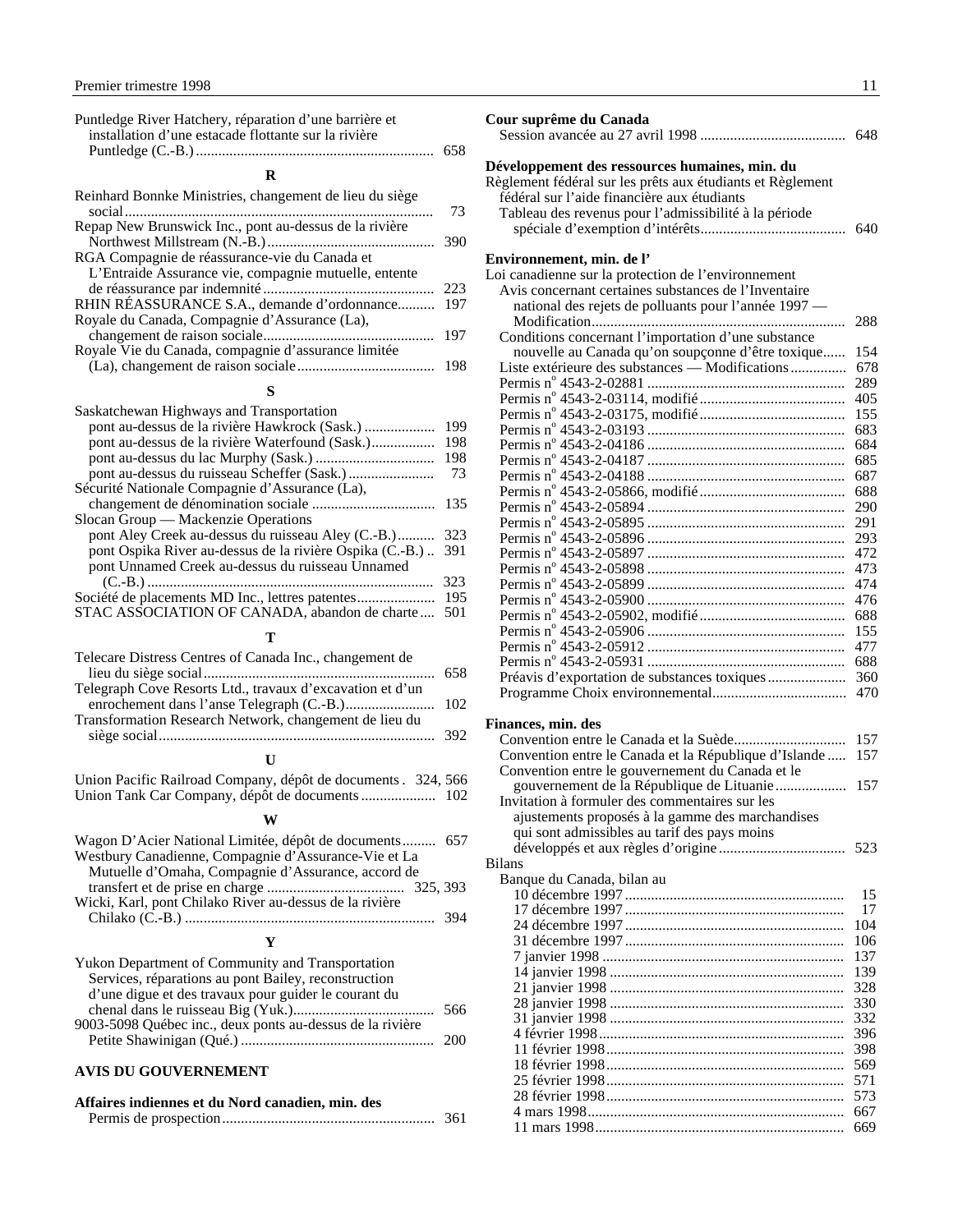| Régime de pensions du Canada                                                                                       |     |
|--------------------------------------------------------------------------------------------------------------------|-----|
| Taux d'intérêt pour toute obligation pour le mois de                                                               |     |
|                                                                                                                    | 113 |
|                                                                                                                    |     |
|                                                                                                                    | 523 |
| Tarif des douanes                                                                                                  |     |
| Invitation à formuler des commentaires sur la proposition<br>d'harmonistation des exigences relatives au transport |     |
|                                                                                                                    |     |
| Finances et des Affaires étrangères et du Commerce                                                                 |     |
| international, min.                                                                                                |     |
| Modification à la liste des marchandises pour lesquelles                                                           |     |
| l'élimination accélérée des droits de douane est                                                                   |     |
| examinée en vertu de l'Accord de libre-échange nord-                                                               |     |
|                                                                                                                    | 113 |
| Produits de la technologie de l'information -                                                                      |     |
| Commentaires sollicités en vue des négociations à                                                                  |     |
| l'Organisation mondiale du commerce au sujet de                                                                    |     |
| l'élargissement des produits touchés par l'accord sur la                                                           |     |
|                                                                                                                    | 527 |
| Industrie, min. de l'                                                                                              |     |
| Adoption d'une politique-cadre sur la cryptographie pour                                                           |     |
| le commerce électronique : Bâtir une économie et une                                                               |     |
| société de l'information au Canada — Avis n° IPPB-                                                                 |     |
| 003-98 — Parution d'un document public de                                                                          |     |
| consultation sur l'élaboration d'une politique-cadre                                                               |     |
|                                                                                                                    |     |
| <b>Nominations</b>                                                                                                 |     |
| Pour la liste des nominations, voir l'index anglais                                                                |     |
| sous la rubrique « Appointments » à la page 3.                                                                     |     |
| Renouvellement de la Stratégie canadienne en matière de                                                            |     |
| biotechnologie - Diffusion d'un document de                                                                        |     |
| consultation sur le renouvellement de la Stratégie                                                                 |     |
|                                                                                                                    |     |
| Loi canadienne sur les sociétés par actions                                                                        |     |
| USHER BOXER & ASSOCIATES INC. / USHER                                                                              |     |
| BOXER & ASSOCIÉS INC. - Retrait du certificat de                                                                   |     |
|                                                                                                                    | 296 |
| Loi sur la concurrence                                                                                             |     |
| Lignes directrices pour l'application de la Loi :                                                                  |     |
|                                                                                                                    | 410 |
| Loi sur la radiocommunication<br>DGTP-001-98 - Modifications apportées au Cadre de                                 |     |
| politique pour la prestation de services mobiles par                                                               |     |
| satellite afin de mettre en œuvre l'engagement du                                                                  |     |
| Canada relativement à l'accord de l'OMC en matière                                                                 |     |
|                                                                                                                    | 364 |
| DGTP-002-98 — Prolongation de la période de                                                                        |     |
| réception des commentaires concernant l'avis                                                                       |     |
| $n^{\circ}$ DGTP-009-97 et l'avis $n^{\circ}$ DGRB-007-97                                                          | 297 |
| DGTP-005-98 — Politique concernant la fourniture de                                                                |     |
| services cellulaires par des nouvelles entreprises                                                                 | 690 |
| DGTP-006-98 — Document de consultation sur                                                                         |     |
| l'autorisation des stations terriennes et des stations                                                             |     |
| spatiales assurant des services fixes par satellite après                                                          |     |
| l'entrée en vigueur de l'Accord du GATS sur les                                                                    |     |
|                                                                                                                    | 540 |
| SMBR-001-98 - Proposition en vue d'adopter une                                                                     |     |
| norme pour l'exploitation des systèmes de                                                                          |     |
| radiodiffusion de données (SRD) dans la bande des                                                                  |     |
|                                                                                                                    | 541 |
|                                                                                                                    | 297 |
| SMSE-002-98 - Liste des normes applicables au                                                                      |     |
| matériel de catégorie II - Normes sur le matériel                                                                  |     |
|                                                                                                                    | 480 |

| SMSE-003-98 - Listes des normes applicables au             |     |
|------------------------------------------------------------|-----|
|                                                            | 542 |
|                                                            | 543 |
| Loi sur les chambres de commerce                           |     |
| Almonte, Ramsay, Pakenham Chamber of Commerce 295, 643     |     |
|                                                            | 296 |
|                                                            |     |
| Chambre de commerce de Ste-Germaine du Lac                 |     |
|                                                            |     |
|                                                            |     |
| Loi sur les corporations canadiennes                       |     |
| Église Missionaire des Ambassadeurs du                     |     |
| Christ/Missionary Church of Ambassors of Christ -          |     |
|                                                            |     |
|                                                            |     |
|                                                            |     |
|                                                            |     |
|                                                            |     |
| Lettres patentes supplémentaires — Changement              |     |
|                                                            |     |
| Loi sur les télécommunications                             |     |
| DGTP 003-98 - Demande présentée au gouverneur en           |     |
|                                                            | 366 |
| DGTP-004-98 — Demande au gouverneur en conseil  367        |     |
|                                                            |     |
|                                                            |     |
| Industrie et de la Justice, min. de l'                     |     |
| La protection des renseignements personnels : Pour une     |     |
| économie et une société de l'information au Canada         |     |
| — Avis n° IPPB-002-98 — Publication d'un                   |     |
| document de discussion sur la protection des               |     |
| renseignements personnels sur le marché 117                |     |
|                                                            |     |
| <b>Investissement Canada</b>                               |     |
| Loi sur Investissement Canada                              |     |
|                                                            |     |
|                                                            | 368 |
|                                                            |     |
| Ressources naturelles, min. des                            |     |
| Loi sur l'arpentage des terres du Canada                   |     |
| Commission d'examinateurs des arpenteurs fédéraux          | 80  |
| Office Canada — Nouvelle-Écosse des hydrocarbures          |     |
|                                                            |     |
|                                                            |     |
| extracôtiers                                               |     |
| Appel d'offres nº NS97-2 (région de l'île de Sable de la   |     |
| zone extracôtière de la Nouvelle-Écosse)                   | 159 |
| Appel d'offres nº NS97-3 (région du chenal Laurentien      |     |
| de la zone extracôtière de la Nouvelle-Écosse)             | 163 |
|                                                            | 169 |
|                                                            |     |
| Office Canada — Terre-Neuve des hydrocarbures              |     |
| extracôtiers                                               |     |
|                                                            |     |
|                                                            |     |
| Revenu national, min. du                                   |     |
| Loi de l'impôt sur le revenu                               |     |
| Annulation d'enregistrement d'organismes de                |     |
|                                                            |     |
|                                                            |     |
| Loi sur les mesures spéciales d'importation                |     |
|                                                            | 80  |
| Barres rondes en acier inoxydable - Décision  58, 545, 647 |     |
|                                                            |     |
| Santé, min. de la                                          |     |
| Loi sur le ministère de la Santé                           |     |
| Recouvrement des coûts des inspections des paquebots       |     |
|                                                            |     |
|                                                            |     |
| Loi sur les aliments et drogues                            |     |
| Règlement sur les aliments et drogues                      |     |
|                                                            |     |
|                                                            |     |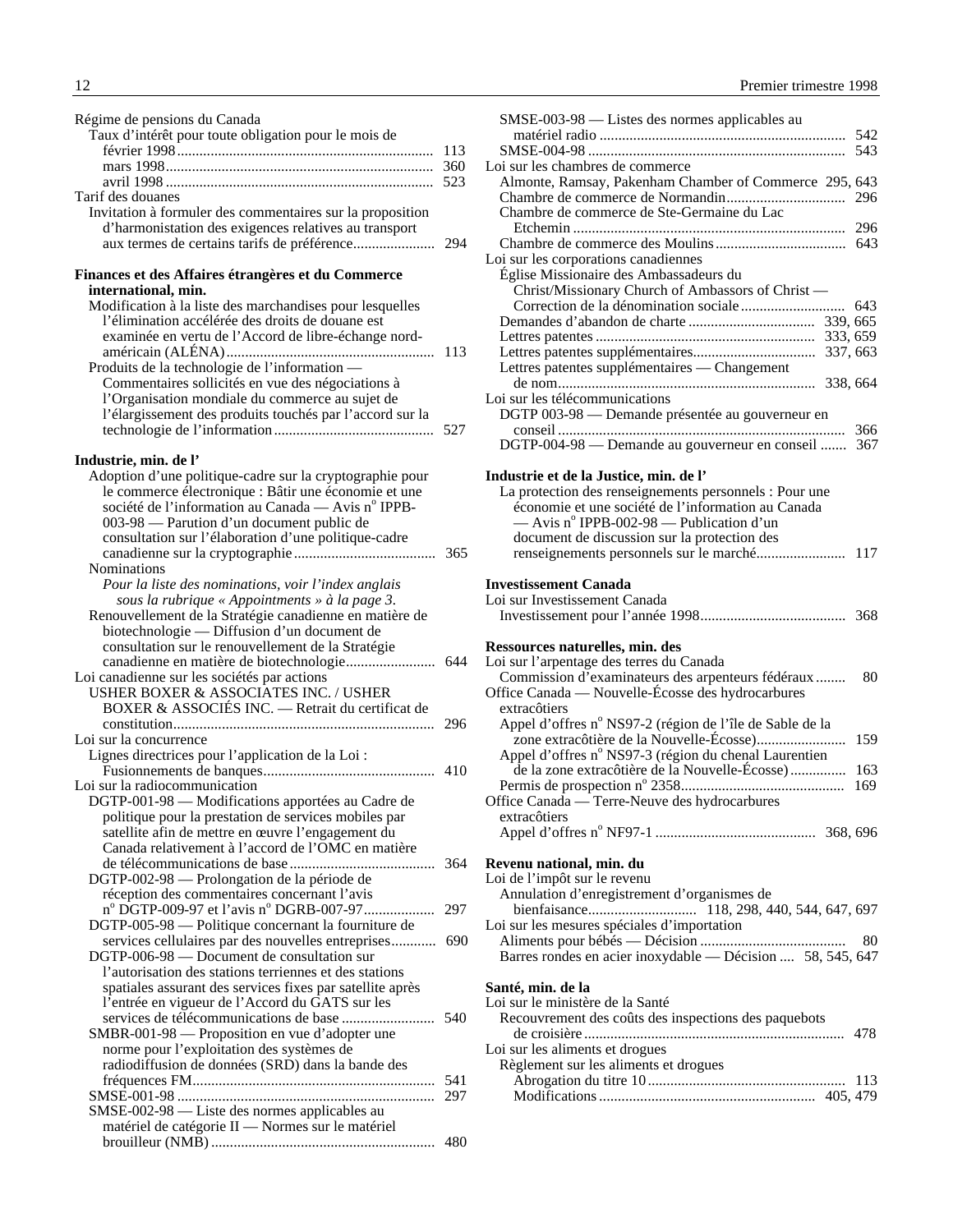#### <span id="page-14-0"></span>**Solliciteur général, min. du**

| Code criminel                                                   |     |
|-----------------------------------------------------------------|-----|
| Désignation à titre d'inspecteur d'empreintes digitales  2, 370 |     |
| Désignation et révocation à titre d'inspecteurs                 |     |
|                                                                 | 370 |
|                                                                 |     |
| Surintendant des institutions financières, bureau du            |     |
| Lincoln Heritage Life Insurance Company, ordonnance             | 2   |
| Loi sur les banques                                             |     |
| Banque Comerica — Canada, lettres patentes                      | 81  |
|                                                                 | 441 |
| Rabobank Canada, autorisation de fonctionnement                 | 546 |
| Loi sur les sociétés d'assurances                               |     |
| Citadelle, Compagnie d'Assurances Générales (La), La            |     |
| Compagnie d'Assurance Générale Kent et Canadian                 |     |
| Premier Property Investments Ltd., lettres patentes             | 58  |
| Compagnie d'assurance générale de la Banque Royale du           |     |
| Canada, lettres patentes de constitution                        | 59  |
| General Accident, Compagnie d'Assurance du Canada et            |     |
| Compagnie d'Assurance Canadienne Générale, lettres              |     |
|                                                                 | 206 |
| Impériale, compagnie d'assurance-vie (L') et Compagnie          |     |
| d'Assurance-Vie Laurier, lettres patentes et                    |     |
|                                                                 | 648 |
| Sorema North America Reinsurance Company,                       |     |
|                                                                 | 206 |
| Compagnie Trust National, lettres patentes et                   |     |
|                                                                 | 698 |
| Loi sur les sociétés de fiducie et de prêt                      |     |
| Société d'Investissement Hypothécaire TD, lettres               |     |
|                                                                 | 371 |
| Avis de postes vacants                                          |     |
| Comité externe d'examen de la Gendarmerie royale du             |     |

| Comité externe d'examen de la Gendarmerie royale du  |  |
|------------------------------------------------------|--|
|                                                      |  |
| Commission des relations de travail dans la fonction |  |
|                                                      |  |
|                                                      |  |
|                                                      |  |
|                                                      |  |

#### **COMMISSIONS**

| Commission de contrôle de l'énergie atomique<br>Loi sur le contrôle de l'énergie atomique |   |
|-------------------------------------------------------------------------------------------|---|
|                                                                                           |   |
|                                                                                           | 4 |
| Ordonnance BMD 98-14 nommant des agents de la                                             |   |
| Commission de contrôle de l'énergie atomique à titre                                      |   |
| de fonctionnaires désignés pour l'application du                                          |   |
| Règlement sur le contrôle de l'énergie atomique  208                                      |   |
| Commission de la fonction publique                                                        |   |
| Loi sur l'emploi dans la fonction publique                                                |   |
|                                                                                           |   |
| Commission du droit d'auteur                                                              |   |
| Loi sur le droit d'auteur                                                                 |   |
| Tarif des droits à percevoir pour l'exécution ou la                                       |   |
| communication par télécommunication, au Canada,                                           |   |
|                                                                                           |   |
| Conseil d'examen du prix des médicaments brevetés                                         |   |
| Avis de consultation sur l'engagement de conformité                                       |   |
|                                                                                           |   |

| Conseil de contrôle des renseignements relatifs aux          |           |
|--------------------------------------------------------------|-----------|
| matières dangereuses                                         |           |
| Loi sur le contrôle des renseignements relatifs aux matières |           |
| dangereuses                                                  |           |
|                                                              | 184       |
|                                                              | 185       |
|                                                              |           |
| Conseil de la radiodiffusion et des télécommunications       |           |
| canadiennes                                                  |           |
| Adresses des bureaux du CRTC — Interventions                 | 6         |
| Audiences publiques                                          |           |
|                                                              | 210       |
|                                                              | 6         |
|                                                              | 174       |
|                                                              | 175       |
|                                                              | 704       |
| Avis publics                                                 |           |
|                                                              | 7<br>7    |
|                                                              | 8         |
|                                                              | 9         |
|                                                              | 9         |
|                                                              | 9         |
|                                                              | 66        |
|                                                              | 66        |
|                                                              | 67        |
|                                                              | 67        |
|                                                              | 67        |
|                                                              | 68        |
|                                                              | 177       |
|                                                              | 177       |
|                                                              | 210       |
|                                                              |           |
|                                                              |           |
| 1998-4 — Appel d'observations sur un projet                  |           |
| d'ordonnance d'exemption pour les stations                   | 211       |
|                                                              |           |
| 1998-5 — Demandes de modification relative à des             | 214       |
|                                                              | 215       |
|                                                              | 215       |
|                                                              | 305       |
|                                                              | 305       |
|                                                              | 377       |
|                                                              | 379       |
|                                                              | 380       |
|                                                              | 380       |
|                                                              | 381       |
|                                                              | 382       |
|                                                              | 450       |
|                                                              | 488       |
|                                                              | 488       |
|                                                              | 550       |
|                                                              | 650       |
|                                                              | 707       |
|                                                              | 651       |
|                                                              | 651       |
|                                                              | 652       |
|                                                              | 708       |
|                                                              | 708       |
|                                                              | 708       |
| Décisions                                                    |           |
|                                                              | 68        |
|                                                              | 9         |
|                                                              | 68<br>215 |

98-23 à 98-28...................................................................... 306 98-29 à 98-44...................................................................... 382 98-45 à 98-56...................................................................... 451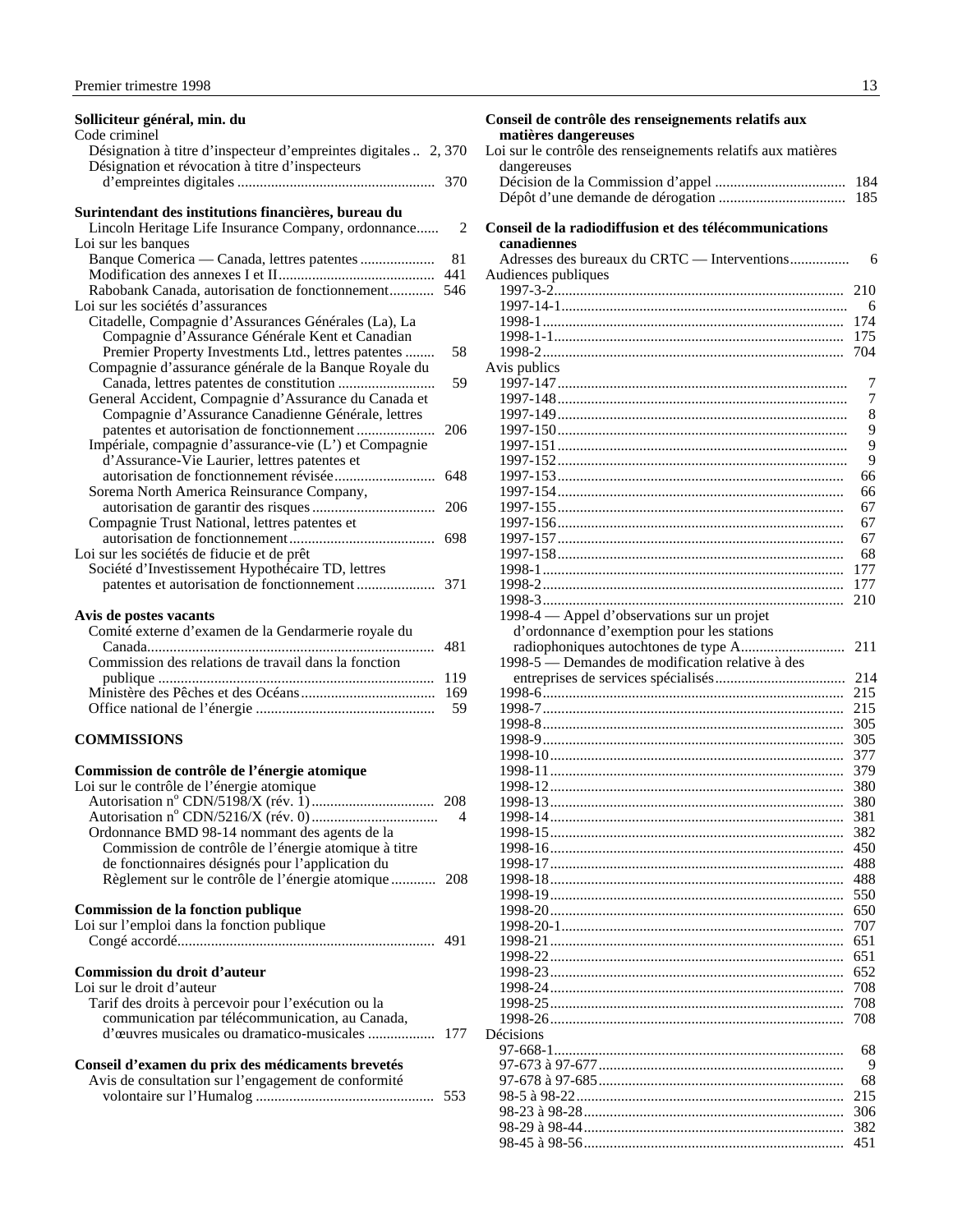<span id="page-15-0"></span>

#### **Office des eaux du Territoire du Yukon**

| Loi sur les eaux du Yukon    |  |
|------------------------------|--|
|                              |  |
| Office national de l'énergie |  |

| Demandes de licences d'exportation de gaz naturel     |     |
|-------------------------------------------------------|-----|
| présentées aux termes de la partie VI de la Loi sur   |     |
|                                                       | 454 |
| Maritimes & Northeast Pipeline Management Ltd. —      |     |
| Projet de branchement latéral de Halifax — Demande    |     |
| de commentaires sur la portée de l'évaluation         |     |
|                                                       | 654 |
| Pipeline Interprovincial Inc. — Ordonnance d'audience |     |
| OH-1-98 — Programme d'agrandissement Terrace —        |     |
|                                                       | 190 |
| Projet de gazoduc AEC Suffield — Audience publique    | 552 |
| Projet de gazoduc Coleman — Ordonnance d'audience     |     |
|                                                       | 126 |
| Projet de pipeline Souris Valley pour le transport de |     |
|                                                       | 307 |
| Rapport d'étude approfondie — Projet de prolongement  |     |
| du gazoduc TQM de Lachenaie à East-Hereford           | 453 |

## **Secrétariat de l'ALÉNA**<br>Plaques d'acier — Décision

| 69 |
|----|
|----|

#### **Tribunal canadien des relations professionnelles**

#### **artistes-producteurs** Loi sur le statut de l'artiste

| Avis public 1998-1 — Demande d'accréditation : The<br>Writers' Union of Canada et League of Canadian |     |
|------------------------------------------------------------------------------------------------------|-----|
|                                                                                                      | 484 |

#### **Tribunal canadien du commerce extérieur**

| Albums photos et leurs feuilles de rechange —            |                |
|----------------------------------------------------------|----------------|
|                                                          | 486            |
| Aliments pour bébés en pot — Ouverture d'enquête         | 63             |
| Ameublement                                              |                |
|                                                          | 65             |
|                                                          | 304            |
| Appels                                                   |                |
| Appels n <sup>os</sup> AP-96-079, AP-96-087 et AP-96-095 | 373            |
|                                                          | $\overline{4}$ |
|                                                          | 96             |
|                                                          | 302            |
|                                                          | 373            |
| Communications, détection et fibres optiques —           |                |
|                                                          | 5              |
| Exploitation des installations gouvernementales -        |                |
|                                                          | 125            |
| Importation de mélanges de produits laitiers — Enquête   | 94             |
|                                                          | 549            |
| Isolant préformé en fibre de verre pour tuyaux —         |                |
|                                                          | 447            |
| Matériel et logiciel informatiques                       |                |
|                                                          |                |
|                                                          | 303            |
| Outils de travail du sol — Expiration d'ordonnance       | 485            |
| Papeterie et fournitures de bureau                       |                |
|                                                          | 125            |
|                                                          | 376            |
|                                                          | 172            |

| Procédures concernant le réexamen des                      |                          |
|------------------------------------------------------------|--------------------------|
| recommandations du Tribunal mises en œuvre par des         |                          |
| décrets d'allégement tarifaire temporaires                 | 126                      |
| Produits électriques et électroniques — Enquête            | 548                      |
| Raccords de tuyauterie — Expiration des conclusions        | 123                      |
| Raccords de tuyauterie en cuivre - Réexamen des            |                          |
| conclusions                                                | 702                      |
| Services d'architecture et d'ingénierie — Décision         | 447                      |
|                                                            | 301                      |
| Services de soutien professionnel et services de soutien à |                          |
|                                                            | 301                      |
|                                                            | 172                      |
| Tôles d'acier au carbone laminées à chaud et tôles         |                          |
| d'acier allié résistant à faible teneur — Changement de    |                          |
|                                                            | 123                      |
| Tôles d'acier laminées à froid — Réexamen des              |                          |
|                                                            | 173                      |
| Tissu de coton en fils de diverses couleurs et tissu       |                          |
|                                                            | 484                      |
| Tissus connus sous le nom de « gabardine Armani »          | 487                      |
| Tissus de fils de filaments de polyester - Ouverture       |                          |
|                                                            | 374                      |
|                                                            | 450                      |
| Tissus de polyester ou de polyester/rayonne                |                          |
| Deuxième modification de l'avis d'ouverture                |                          |
|                                                            | 449                      |
| Modification de l'avis d'ouverture d'enquête               | 122                      |
|                                                            | $\overline{\mathcal{A}}$ |
| Tissus et tricots chaîne — Ouverture d'enquête             | 701                      |
| Traitement de l'information et services de                 |                          |
|                                                            | 548                      |
|                                                            |                          |

#### **Tribunal de la concurrence** cur la co

| Loi sul la concurrence |     |
|------------------------|-----|
|                        | 653 |

#### **PARLEMENT**

| <b>Chambre des communes</b>                      |  |
|--------------------------------------------------|--|
| *Demandes introductives de projets de loi privés |  |
|                                                  |  |
|                                                  |  |

#### **Directeur général des élections** Loi électorale du Canada

| Loi electorale du Canada                                  |  |
|-----------------------------------------------------------|--|
|                                                           |  |
|                                                           |  |
|                                                           |  |
| Loi électorale du Canada adaptée aux fins d'un référendum |  |
|                                                           |  |
|                                                           |  |
|                                                           |  |
|                                                           |  |

#### **Sénat**

| Sanction royale |  |
|-----------------|--|
|                 |  |

### **RÈGLEMENTS PROJETÉS**

### **Administration de pilotage de l'Atlantique**

| Loi sur le pilotage                                  |     |
|------------------------------------------------------|-----|
| Règlement modifiant le Règlement de l'Administration |     |
|                                                      | 717 |

#### **Affaires étrangères et du Commerce international, min. des**

Loi sur la gestion des finances publiques

| $201$ but in gebitoil deb finances publiques    |    |
|-------------------------------------------------|----|
| Règlement sur les prix applicables aux services |    |
|                                                 | 22 |